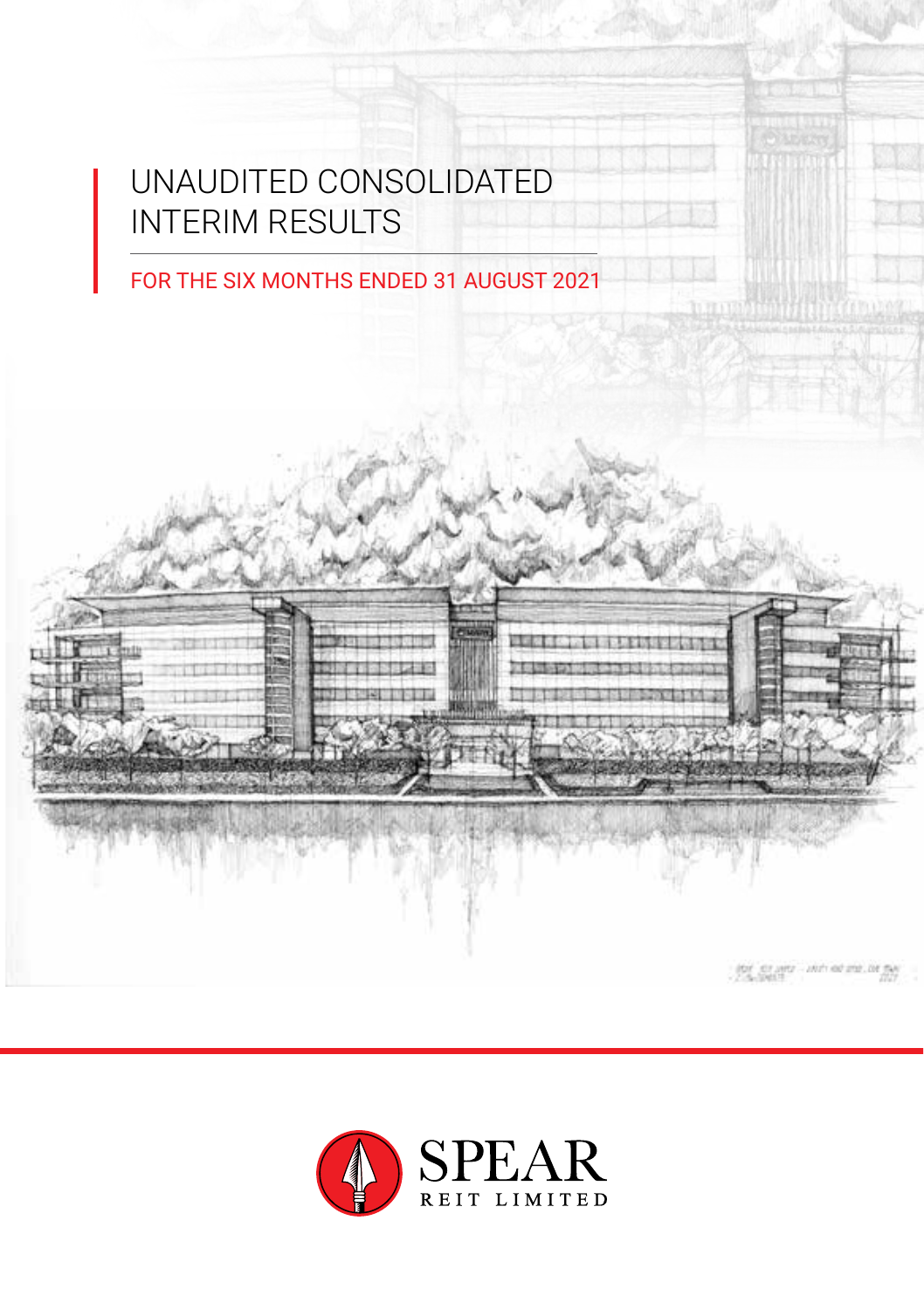# SALIENT DETAILS



# NATURE OF THE BUSINESS

Spear REIT Limited ("Spear" or "the group" or "the company") listed as a Real Estate Investment Trust ("REIT") on the main board of the Johannesburg Stock Exchange ("JSE") and is the only regionallyfocused REIT listed on the JSE which only invests in high-quality income-generating assets in the Western Cape.

Spear obtains its diversification through asset type, rather than geographical investment.

The company conducts its business directly and through a number of subsidiaries, collectively referred to as "the group".

The group's property and asset management functions are internally and directly managed by the Spear executive management team.

#### **SPEAR REIT LIMITED**

Incorporated in the Republic of South Africa Registration number 2015/407237/06 JSE share code: SEA ISIN: ZAE000228995 LEI: 378900F76170CCB33C50 (Approved as a REIT by the JSE) ("Spear" or "the group" or "the company")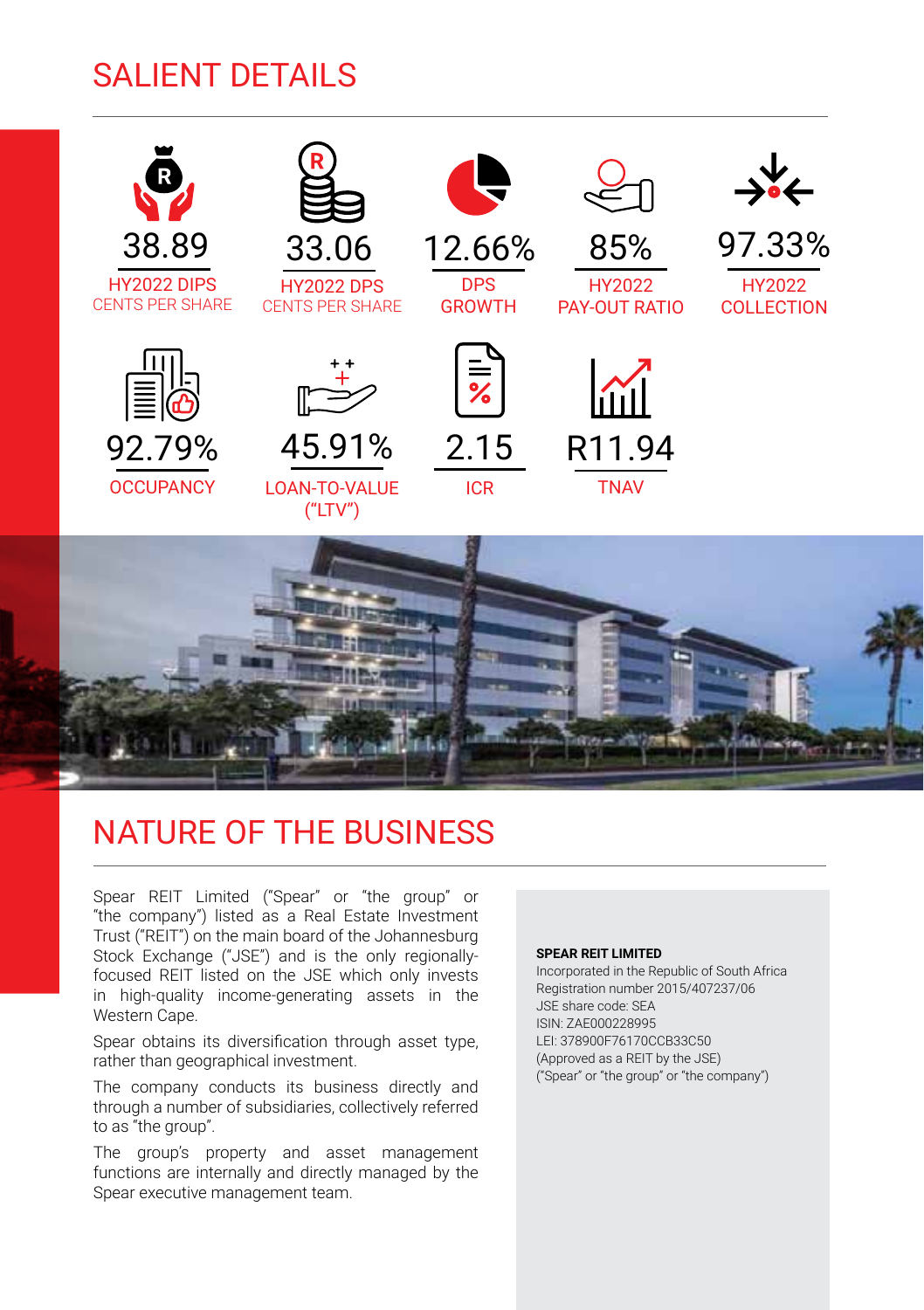# SECTORAL SPLIT BY VALUE, REVENUE AND GLA

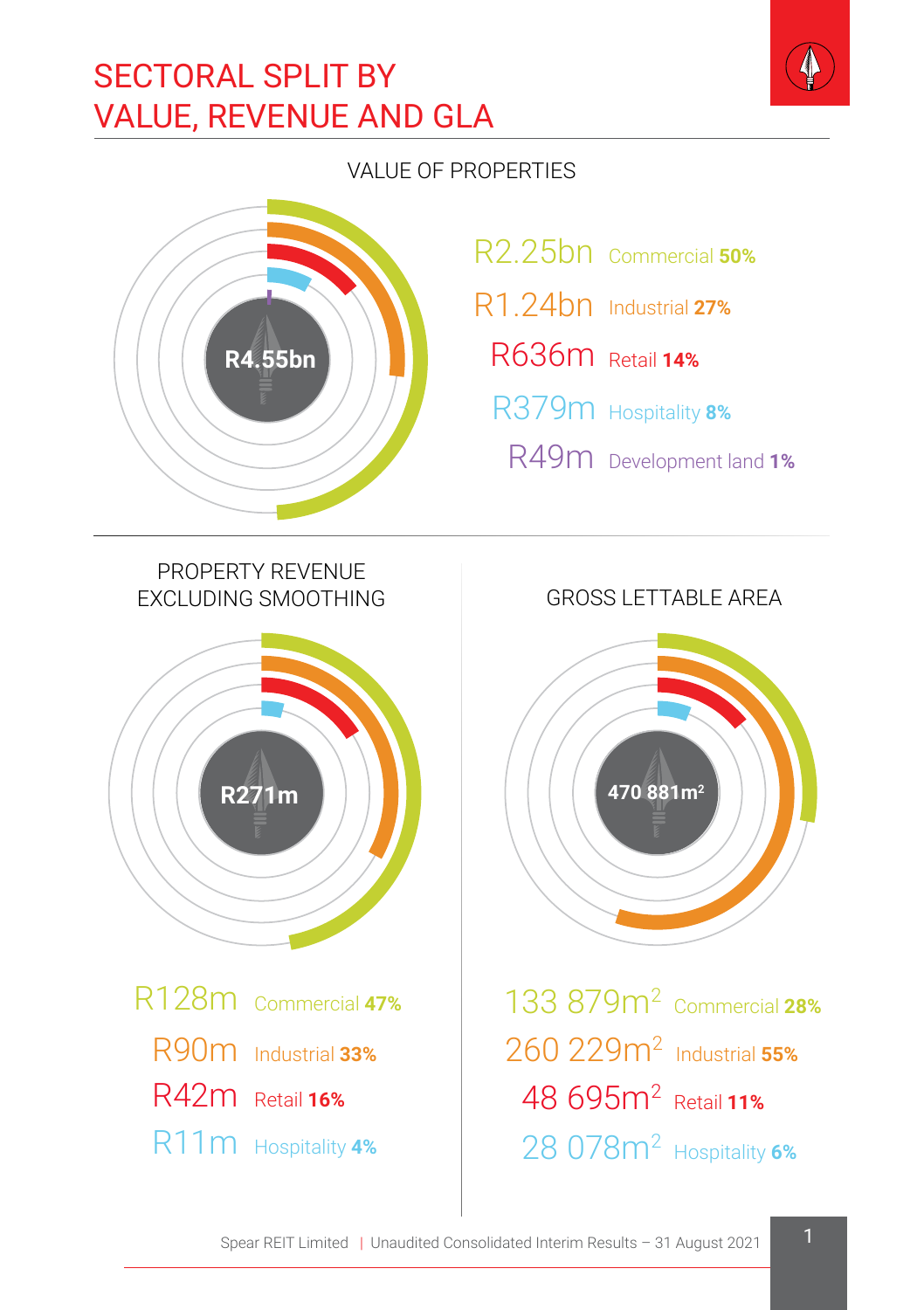# CONDENSED CONSOLIDATED STATEMENT OF FINANCIAL POSITION

|                                                       |        |                                                                               | <b>Group</b>                                             |                                                 |
|-------------------------------------------------------|--------|-------------------------------------------------------------------------------|----------------------------------------------------------|-------------------------------------------------|
|                                                       |        | <b>Unaudited</b><br><b>Six months</b><br>ended<br>August 2021<br><b>R'000</b> | Unaudited<br>Six months<br>ended<br>August 2020<br>R'000 | Audited<br>Year ended<br>February 2021<br>R'000 |
| <b>ASSETS</b>                                         |        |                                                                               |                                                          |                                                 |
| Investment property (including straight-line accrual) |        | 4 552 059                                                                     | 4 4 5 7 8 1 5                                            | 4 4 9 5 9 6 9                                   |
| Property, plant and equipment                         |        | 1920                                                                          | 2550                                                     | 2 2 0 6                                         |
| Financial assets                                      |        | 4 1 3 5                                                                       | 58 307                                                   | 4382                                            |
| Deferred taxation                                     |        | 6 1 7 9                                                                       | 6942                                                     | 6 1 7 9                                         |
| <b>Non-current assets</b>                             |        | 4564293                                                                       | 4525614                                                  | 4 508 736                                       |
| Financial assets                                      |        | 27 156                                                                        | 15 0 67                                                  | 21 204                                          |
| Loans to related parties                              |        | 199                                                                           | 1457                                                     | 1689                                            |
| Trade and other receivables                           |        | 21 396                                                                        | 18313                                                    | 19918                                           |
| Cash and cash equivalents                             |        | 20 512                                                                        | 32 589                                                   | 32 340                                          |
| Other financial asset                                 |        | 69867                                                                         |                                                          |                                                 |
| <b>Current assets</b>                                 |        | 139 130                                                                       | 67426                                                    | 75 151                                          |
| <b>TOTAL ASSETS</b>                                   |        | 4703423                                                                       | 4 593 040                                                | 4 583 887                                       |
| <b>EQUITY AND LIABILITIES</b>                         |        |                                                                               |                                                          |                                                 |
| <b>Shareholders' interest</b>                         |        |                                                                               |                                                          |                                                 |
| Share capital                                         |        | 1992463                                                                       | 1 906 155                                                | 1923355                                         |
| Share-based payment reserve                           |        | 15 3 58                                                                       | 20 303                                                   | 26 012                                          |
| Accumulated income                                    |        | 432 876                                                                       | 426 964                                                  | 422 890                                         |
| Total attributable to owners                          |        | 2 440 697<br>23 255                                                           | 2 3 5 3 4 2 2                                            | 2 372 257                                       |
| Non-controlling interest                              |        | 2 463 952                                                                     | 73 197<br>2426619                                        | 19041<br>2 391 298                              |
| <b>Liabilities</b>                                    |        |                                                                               |                                                          |                                                 |
| <b>Financial liabilities</b>                          |        | 1883196                                                                       | 1661713                                                  | 1698227                                         |
| <b>Non-current liabilities</b>                        |        | 1883196                                                                       | 1661713                                                  | 1698227                                         |
| <b>Financial liabilities</b>                          |        | 274 484                                                                       | 428 049                                                  | 407 021                                         |
| Finance lease                                         |        | 1652                                                                          | 1785                                                     | 1692                                            |
| Bank overdraft                                        |        |                                                                               |                                                          | 278                                             |
| Trade and other payables                              |        | 79825                                                                         | 74874                                                    | 85057                                           |
| Taxation payable                                      |        | 314                                                                           |                                                          | 314                                             |
| <b>Current liabilities</b>                            |        | 356 275                                                                       | 504708                                                   | 494 362                                         |
| <b>TOTAL LIABILITIES</b>                              |        | 2 239 471                                                                     | 2 166 421                                                | 2 192 589                                       |
| <b>TOTAL EQUITY AND LIABILITIES</b>                   |        | 4703423                                                                       | 4 593 040                                                | 4 583 887                                       |
| Number of ordinary shares in issue                    |        | 214 615 571                                                                   | 205 776 521                                              | 214 615 571                                     |
| Treasury shares                                       |        | (10710073)                                                                    | (6156664)                                                | (8882340)                                       |
| Net ordinary shares in issue                          |        | 203 905 498                                                                   | 199 619 857                                              | 205 733 231                                     |
| <b>Gearing ratio</b>                                  | $(\%)$ | 45.91                                                                         | 45.36                                                    | 45.81                                           |
| Net asset value per share*<br>(Rands)                 |        | 11.97                                                                         | 11.79                                                    | 11.53                                           |
| Tangible net asset value per share<br>(Rands)         |        | 11.94                                                                         | 11.75                                                    | 11.50                                           |

*\* This calculation is compliant with and disclosed in terms of IFRS. Please refer to Appendix 1 on page 8 for SA REIT BPR calculations and metrics*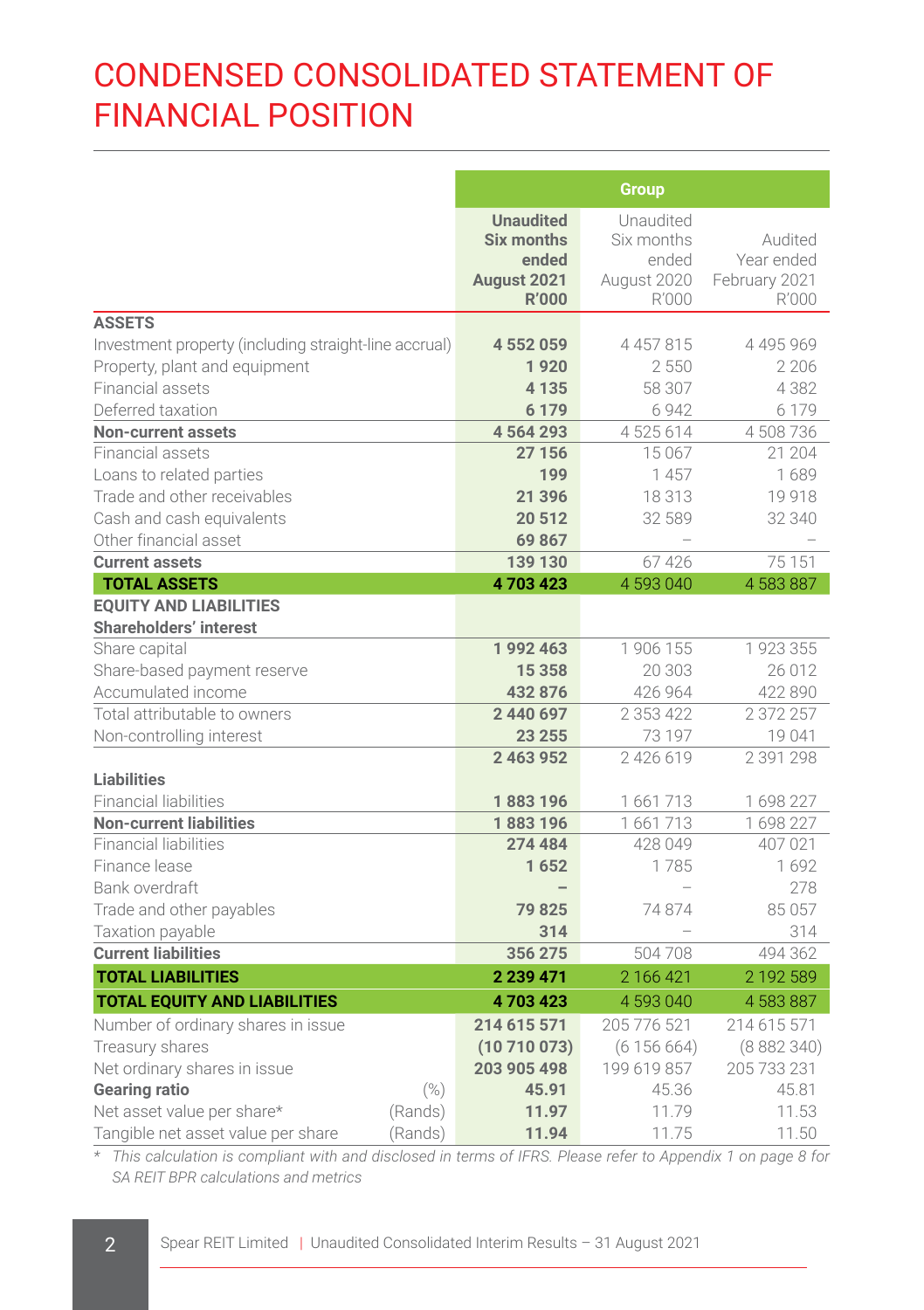# CONDENSED CONSOLIDATED STATEMENT OF COMPREHENSIVE INCOME



|                                                            |         |                                                                               | <b>Group</b>                                             |                                                 |
|------------------------------------------------------------|---------|-------------------------------------------------------------------------------|----------------------------------------------------------|-------------------------------------------------|
|                                                            |         | <b>Unaudited</b><br><b>Six months</b><br>ended<br>August 2021<br><b>R'000</b> | Unaudited<br>Six months<br>ended<br>August 2020<br>R'000 | Audited<br>Year ended<br>February 2021<br>R'000 |
| Contractual rental income                                  |         | 204 343                                                                       | 182 533                                                  | 377 846                                         |
| Tenant recoveries                                          |         | 66 221                                                                        | 57833                                                    | 120 284                                         |
| Straight-line rental income accrual                        |         | 15981                                                                         | 13619                                                    | 32 238                                          |
| <b>Property revenue</b>                                    |         | 286 545                                                                       | 253 985                                                  | 530 368                                         |
| Other income                                               |         | 381                                                                           | 113                                                      | 869                                             |
| <b>Total revenue</b>                                       |         | 286 926                                                                       | 254 098                                                  | 531 237                                         |
| Property operating and management expenses                 |         | (92381)                                                                       | (75785)                                                  | (160925)                                        |
| Net property-related income                                |         | 194 545                                                                       | 178 313                                                  | 370 313                                         |
| Administrative expenses                                    |         | (18250)                                                                       | (13264)                                                  | (26665)                                         |
| Net property operating profit                              |         | 176 295                                                                       | 165 049                                                  | 343 648                                         |
| Fair value adjustment - Investment properties              |         | (13975)                                                                       | (81862)                                                  | (106404)                                        |
| Fair value adjustment - Investments                        |         | (8715)                                                                        |                                                          |                                                 |
| Impairment of investments                                  |         |                                                                               |                                                          | (119)                                           |
| Depreciation and amortisation                              |         | (6580)                                                                        | (5394)                                                   | (11754)                                         |
| Listing cost                                               |         |                                                                               |                                                          | (278)                                           |
| Share-based payment expense                                |         | (2796)                                                                        | (6182)                                                   | (11891)                                         |
| <b>Profit from operations</b>                              |         | 144 229                                                                       | 71611                                                    | 213 202                                         |
| <b>Net interest</b>                                        |         | (74428)                                                                       | (69921)                                                  | (147927)                                        |
| - Finance costs                                            |         | (75365)                                                                       | (73629)                                                  | (153 836)                                       |
| - Finance income                                           |         | 937                                                                           | 3708                                                     | 5909                                            |
| <b>Profit before taxation</b>                              |         | 69 801                                                                        | 1690                                                     | 65 275                                          |
| Taxation                                                   |         |                                                                               |                                                          | (8290)                                          |
| Profit for the period                                      |         | 69 801                                                                        | 1690                                                     | 56 984                                          |
| Other comprehensive income                                 |         |                                                                               |                                                          |                                                 |
| <b>TOTAL COMPREHENSIVE INCOME</b><br><b>FOR THE PERIOD</b> |         | 69801                                                                         | 1690                                                     | 56 984                                          |
| Attributable to:                                           |         |                                                                               |                                                          |                                                 |
| Equity owners of the parent                                |         | 69801                                                                         | (2287)                                                   | 53 008                                          |
| Non-controlling interest                                   |         |                                                                               | 3977                                                     | 3977                                            |
| <b>TOTAL COMPREHENSIVE INCOME</b><br><b>FOR THE PERIOD</b> |         | 69801                                                                         | 1690                                                     | 56 984                                          |
| Basic earnings per share                                   | (cents) | 32.52                                                                         | (0.58)                                                   | 25.48                                           |
| Diluted earnings per share                                 | (cents) | 32.52                                                                         | (0.58)                                                   | 25.48                                           |
| Distribution per share*<br>(cents)                         |         | 33.06                                                                         | 29.34                                                    | 58.70                                           |
| Interest cover ratio<br>(times)                            |         | 2.15                                                                          | 2.17                                                     | 2.11                                            |

*\* Refer to Appendix 1*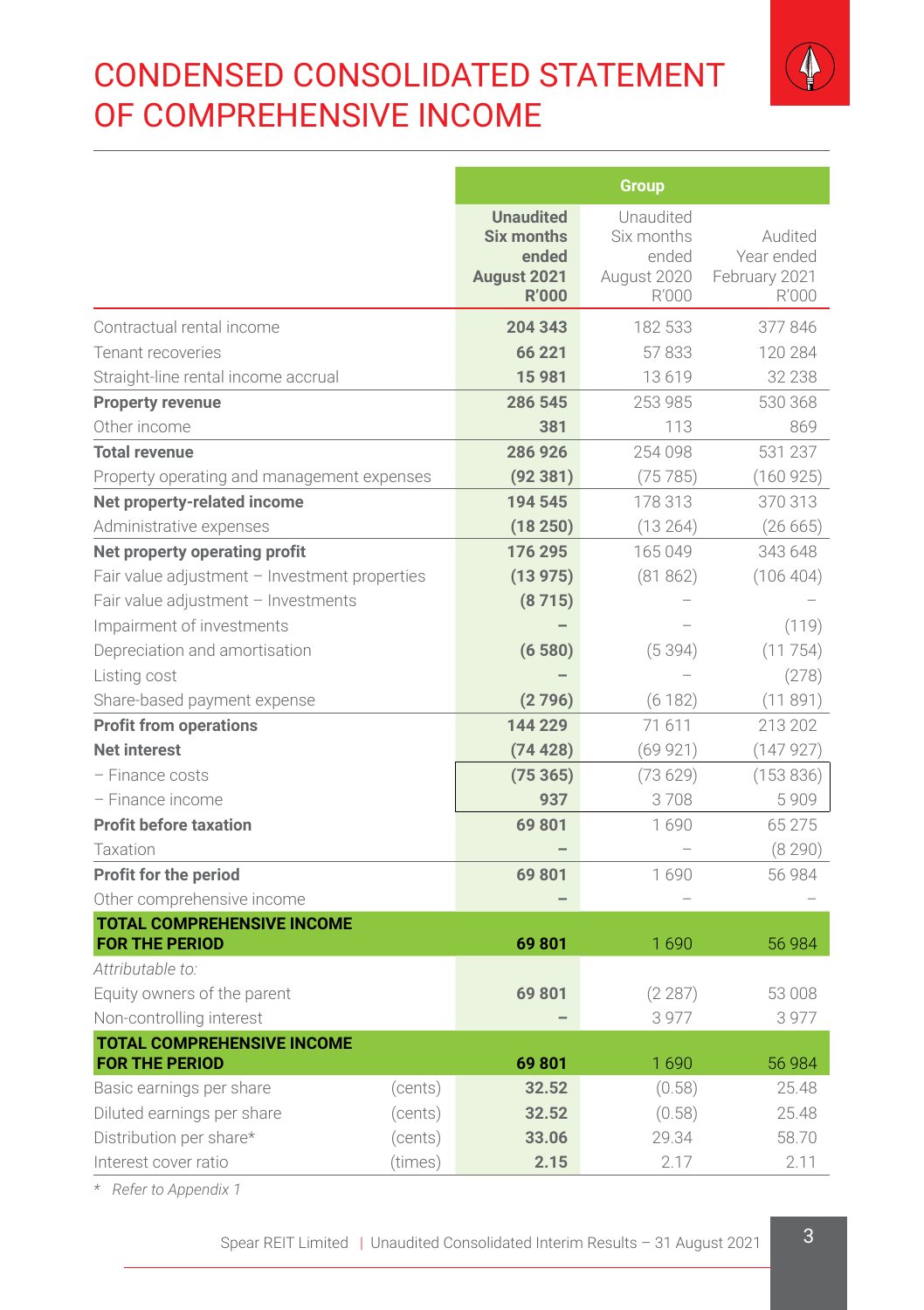# CONDENSED CONSOLIDATED STATEMENT OF CASH FLOWS

|                                                                                    |                                                                        | <b>Group</b>                                             |                                                 |
|------------------------------------------------------------------------------------|------------------------------------------------------------------------|----------------------------------------------------------|-------------------------------------------------|
|                                                                                    | <b>Unaudited</b><br>Six months<br>ended<br>August 2021<br><b>R'000</b> | Unaudited<br>Six months<br>ended<br>August 2020<br>R'000 | Audited<br>Year ended<br>February 2021<br>R'000 |
| Cash generated from operations                                                     |                                                                        |                                                          |                                                 |
| Profit before tax                                                                  | 69801                                                                  | 1691                                                     | 65 275                                          |
| Adiustments for:                                                                   |                                                                        |                                                          |                                                 |
| Straight-line rental income accrual                                                | (15981)                                                                | (13619)                                                  | (32 238)                                        |
| Depreciation<br>Fair value adjustments                                             | 6580<br>22 689                                                         | 5394<br>81862                                            | 11754<br>106 404                                |
| Impairment investments                                                             |                                                                        |                                                          | 119                                             |
| Finance income                                                                     | (937)                                                                  | (3708)                                                   | (5909)                                          |
| Finance cost                                                                       | 75 365                                                                 | 73629                                                    | 153 836                                         |
| Share-based payment expense                                                        | 2796                                                                   | 6 1 8 2                                                  | 11891                                           |
| Changes in working capital                                                         |                                                                        |                                                          |                                                 |
| Trade and other receivables                                                        | (1478)                                                                 | (4687)                                                   | (6292)                                          |
| Trade and other payables                                                           | (5232)                                                                 | 4843                                                     | 15 0 26                                         |
| Cash generated from operating activities                                           | 153 604                                                                | 151 587                                                  | 319 866                                         |
| Finance costs                                                                      | (73 235)                                                               | (73629)                                                  | (152592)                                        |
| Finance income                                                                     | 764                                                                    | 2 1 6 4                                                  | 2974                                            |
| Distribution paid                                                                  | (59815)                                                                | (94128)                                                  | (152413)                                        |
| Taxation paid                                                                      |                                                                        |                                                          | (7213)                                          |
| <b>NET CASH GENERATED FROM OPERATING</b><br><b>ACTIVITIES</b>                      | 21 318                                                                 | (14006)                                                  | 10622                                           |
| Cash flows from investing activities                                               |                                                                        |                                                          |                                                 |
| Acquisition of investment property                                                 |                                                                        | (380267)                                                 | (381606)                                        |
| Cost incurred on developments                                                      | (33666)                                                                | (14224)                                                  | (58544)                                         |
| Cost capitalised to investment property                                            | (22442)                                                                | (7393)                                                   | (14123)                                         |
| Proceeds on sale of investment property                                            |                                                                        | 56 535                                                   | 58 830                                          |
| Acquisition of property, plant and equipment                                       | (56)                                                                   | (29)                                                     | (29)                                            |
| Repayment of loan to tenant                                                        | 420                                                                    | 376                                                      | 376                                             |
| Loan advanced to tenant                                                            | (5952)                                                                 | (4945)                                                   | (11082)                                         |
| <b>NET CASH USED IN INVESTING ACTIVITIES</b>                                       | (61697)                                                                | (349947)                                                 | (406 178)                                       |
| Cash flow from financing activities                                                |                                                                        |                                                          | 32 236                                          |
| Proceeds on dividend reinvestment programme<br>Proceeds from financial liabilities | 50 302                                                                 |                                                          | 477840                                          |
| Repayment of financial liabilities                                                 |                                                                        | 378 341                                                  | (85300)                                         |
| Repayment of solar lease liability                                                 | (40)                                                                   |                                                          | (93)                                            |
| Loan advanced to/(received from) related party                                     | 1490                                                                   | (1, 347)                                                 | (1579)                                          |
| Purchase of treasury shares                                                        | (22924)                                                                | (4632)                                                   | (20461)                                         |
| Proceeds from sale of treasury shares                                              |                                                                        |                                                          | 794                                             |
| <b>NET CASH GENERATED FROM FINANCING</b>                                           |                                                                        |                                                          |                                                 |
| <b>ACTIVITIES</b>                                                                  | 28828                                                                  | 372 362                                                  | 403 437                                         |
| Total cash movement for the period                                                 |                                                                        |                                                          |                                                 |
|                                                                                    | (11550)                                                                | 8 4 0 9                                                  | 7881                                            |
| Cash at the beginning of the period<br><b>CASH AT THE END OF THE PERIOD</b>        | 32 062<br>20512                                                        | 24 181<br>32 590                                         | 24 181<br>32 062                                |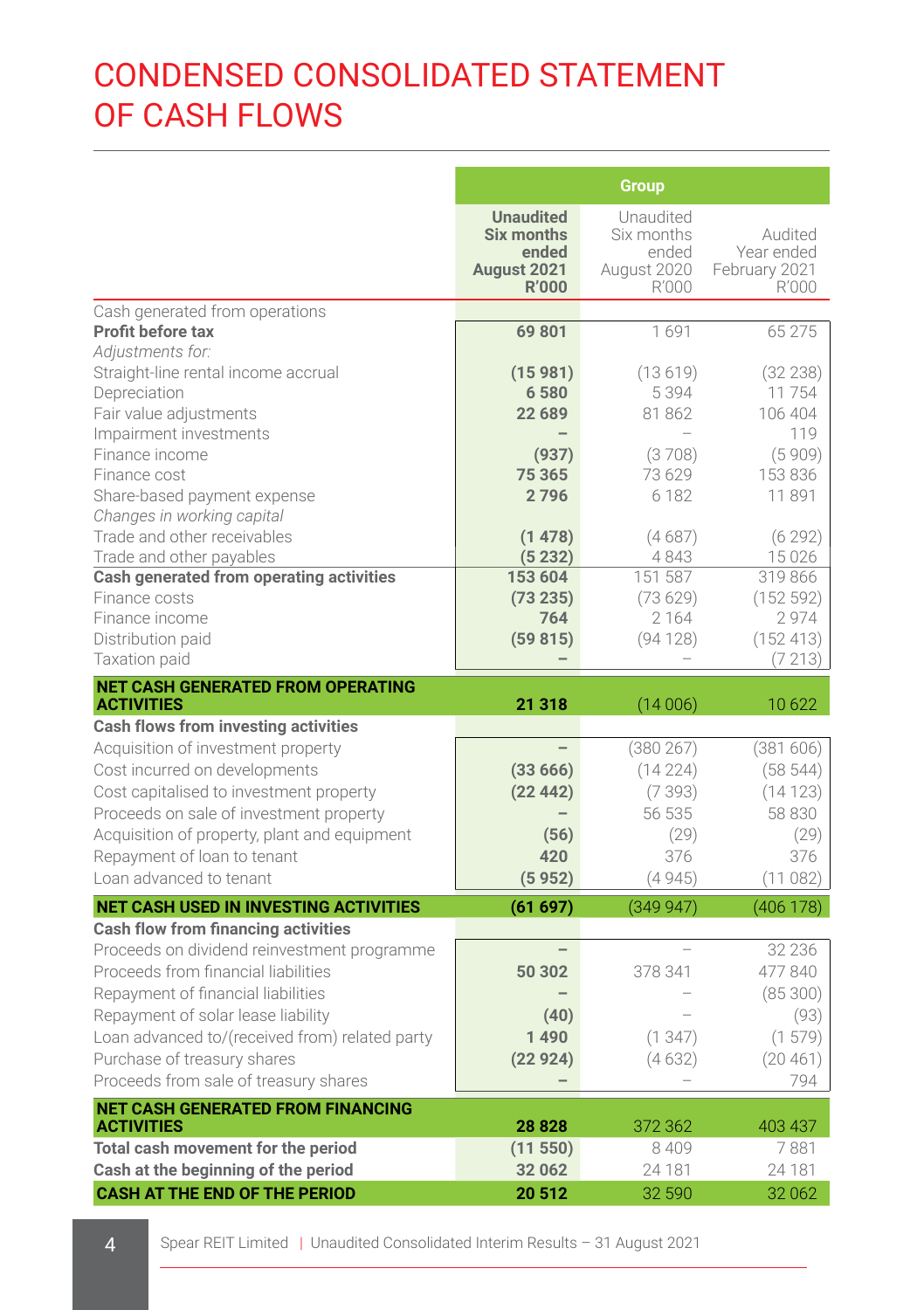# CONDENSED CONSOLIDATED STATEMENT OF CHANGES IN EQUITY



|                                                                                            | <b>Group</b>            |                                             |                                   |                                                                       |                                  |                                        |
|--------------------------------------------------------------------------------------------|-------------------------|---------------------------------------------|-----------------------------------|-----------------------------------------------------------------------|----------------------------------|----------------------------------------|
|                                                                                            | capital<br><b>R'000</b> | Share Accumulated<br>profit<br><b>R'000</b> | Equity<br>reserve<br><b>R'000</b> | <b>Total</b><br>attributable controlling<br>to parent<br><b>R'000</b> | Non-<br>interest<br><b>R'000</b> | <b>Total</b><br>equity<br><b>R'000</b> |
| <b>BALANCE AS AT</b><br><b>1 MARCH 2020</b>                                                | 1910787                 | 522 291                                     | 14 120                            | 2447199                                                               |                                  | 73 197 2 520 395                       |
| Changes in equity:<br>Profit for the period<br>Distribution to minority                    |                         | (1203)                                      |                                   | (1203)                                                                | 2894                             | 1691                                   |
| shareholder<br>Acquisition of treasury<br>shares                                           | (4629)                  |                                             |                                   | (4629)                                                                | (2894)                           | (2894)<br>(4629)                       |
| Distributions to<br>shareholders<br>Share-based payment                                    |                         | (94124)                                     |                                   | (94124)                                                               |                                  | (94 124)                               |
| expense<br><b>BALANCE AS AT</b>                                                            |                         |                                             | 6 1 8 2                           | 6 1 8 2                                                               |                                  | 6 182                                  |
| <b>31 AUGUST 2020</b>                                                                      | 1906158                 | 426 964                                     | 20 302                            | 2 3 5 3 4 2 5                                                         |                                  | 73 197 2 426 621                       |
| Changes in equity:<br>Acquisition of non-<br>controlling interest<br>Profit for the period |                         | 54 211                                      |                                   | 54 211                                                                | (54155)<br>1083                  | (54155)<br>55 293                      |
| Distribution to minority<br>shareholder                                                    |                         |                                             |                                   |                                                                       | (1083)                           | (1083)                                 |
| Dividend reinvestment<br>programme                                                         | 32 2 36                 |                                             |                                   | 32 2 36                                                               |                                  | 32 236                                 |
| Acquisition of treasury<br>shares                                                          | (15831)                 |                                             |                                   | (15831)                                                               |                                  | (15831)                                |
| Disposal of treasury<br>shares                                                             | 792                     |                                             |                                   | 792                                                                   |                                  | 792                                    |
| Distributions to<br>shareholders                                                           |                         | (58285)                                     |                                   | (58285)                                                               |                                  | (58285)                                |
| Share-based payment<br>expense                                                             |                         |                                             | 5709                              | 5709                                                                  |                                  | 5709                                   |
| <b>BALANCE AS AT</b><br>28 FEBRUARY 2021                                                   | 1923355                 | 422890                                      | 26 012                            | 2 372 257                                                             | 19041                            | 2 391 299                              |
| Changes in equity:<br>Profit for the period<br>Investment in subsidiary                    | 4 4 2 1                 | 69801                                       |                                   | 69801<br>4 4 2 1                                                      | 4214                             | 69801<br>8635                          |
| Recognition of treasury<br>shares                                                          | 64 687                  |                                             |                                   | 69 108                                                                |                                  | 69 108                                 |
| Distributions to<br>shareholders                                                           |                         | (59815)                                     |                                   | (59815)                                                               |                                  | (59815)                                |
| Share-based payment<br>expense                                                             |                         |                                             | 2796                              | 2796                                                                  |                                  | 2796                                   |
| Vesting conditional<br>share plan                                                          |                         |                                             | (13 450)                          | (13 450)                                                              |                                  | (13 450)                               |
| <b>BALANCE AS AT</b><br><b>31 AUGUST 2021</b>                                              | 1992463                 | 432 876                                     | 15 3 58                           | 2 440 697                                                             |                                  | 23 255 2 463 952                       |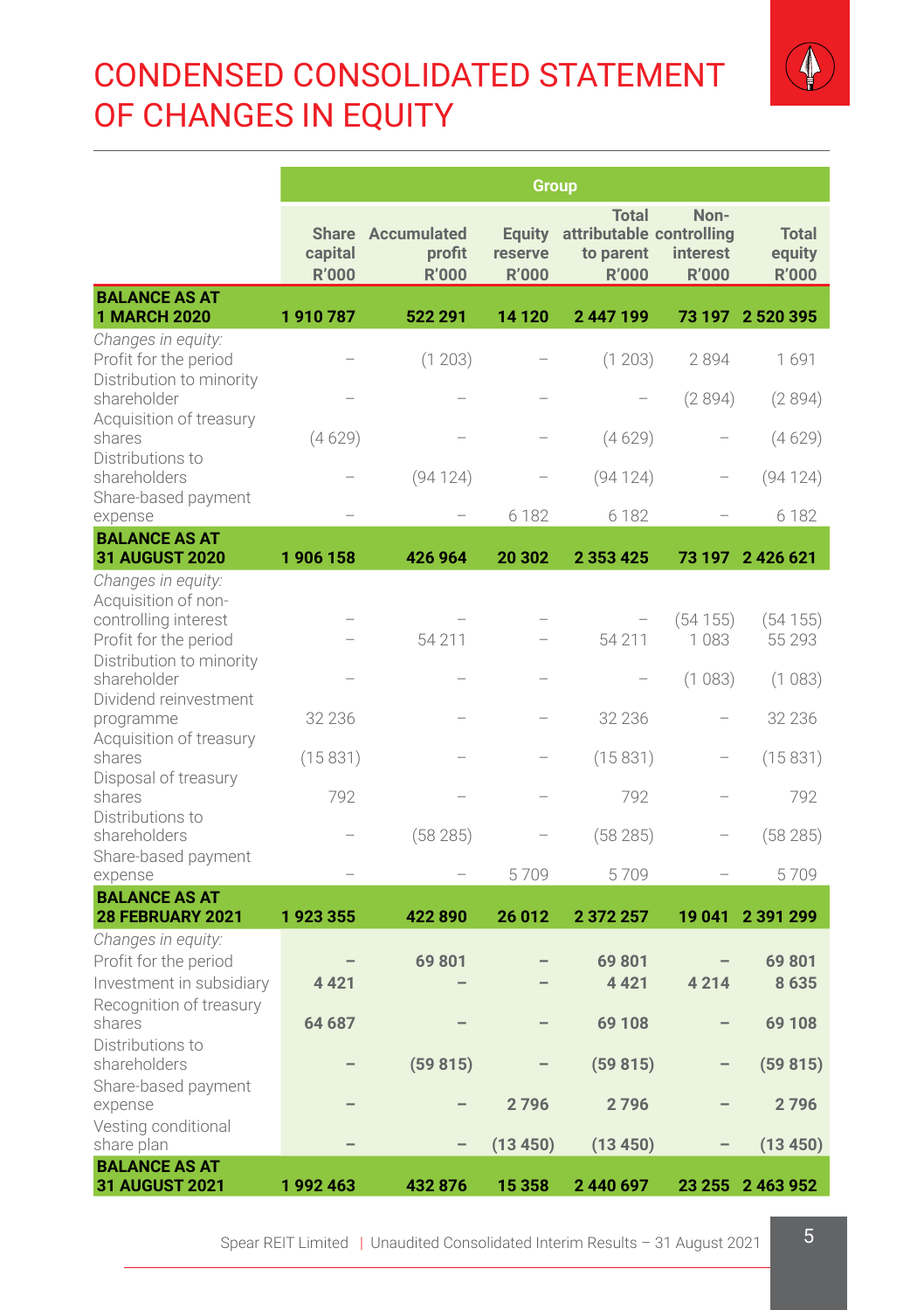# OPERATING SEGMENT INFORMATION FOR THE SIX MONTHS ENDED 31 AUGUST 2021

|                                |              | Industrial Commercial | Retail       |               | Hospitality Non-property Development |                | Total        |
|--------------------------------|--------------|-----------------------|--------------|---------------|--------------------------------------|----------------|--------------|
|                                | <b>R'000</b> | <b>R'000</b>          | <b>R'000</b> | <b>R'000</b>  | <b>R'000</b>                         | <b>R'000</b>   | <b>R'000</b> |
| Segment revenue                | 89881        | 27 640                | 41746        | 11440         | 238                                  |                | 270945       |
| Straight-lining of leases      | 4 2 8 2      | 5453                  | 2081         | 4164          |                                      |                | 15981        |
| Profit from operations         | 96585        | 94 647                | 37096        | $(55\ 785)$   | (28307)                              | ම              | 144229       |
| Fair value adjustments         | 33729        | 6937                  | 9386         | (64026)       |                                      |                | (13975)      |
| Net property operating profit  | 63265        | 91970                 | 28970        | 8550          | (16454)                              | $\circledcirc$ | 176295       |
| Finance income                 | 319          | 265                   | 287          | $\frac{3}{5}$ |                                      | 34             | 937          |
| Finance costs                  | (11930)      | (43566)               | (5139)       | (2747)        | (11983)                              |                | (75365)      |
| Investment property ("IP")     | 1193337      | 2216154               | 613920       | 356236        |                                      |                | 4379647      |
| IP under development and land  | 29318        |                       |              |               |                                      | 49 017         | 78334        |
| Straight-lining of lease asset | 12345        | 37346                 | 21580        | 22764         |                                      |                | 94035        |
| Total assets                   | 1337225      | 2316331               | 676403       | 398747        | (71440)                              | 46 155         | 4703421      |
| <b>Total liabilities</b>       |              | $(45799)$ $(1149815)$ | (195248)     | (106319)      | (332610)                             | 2520           | (2239471)    |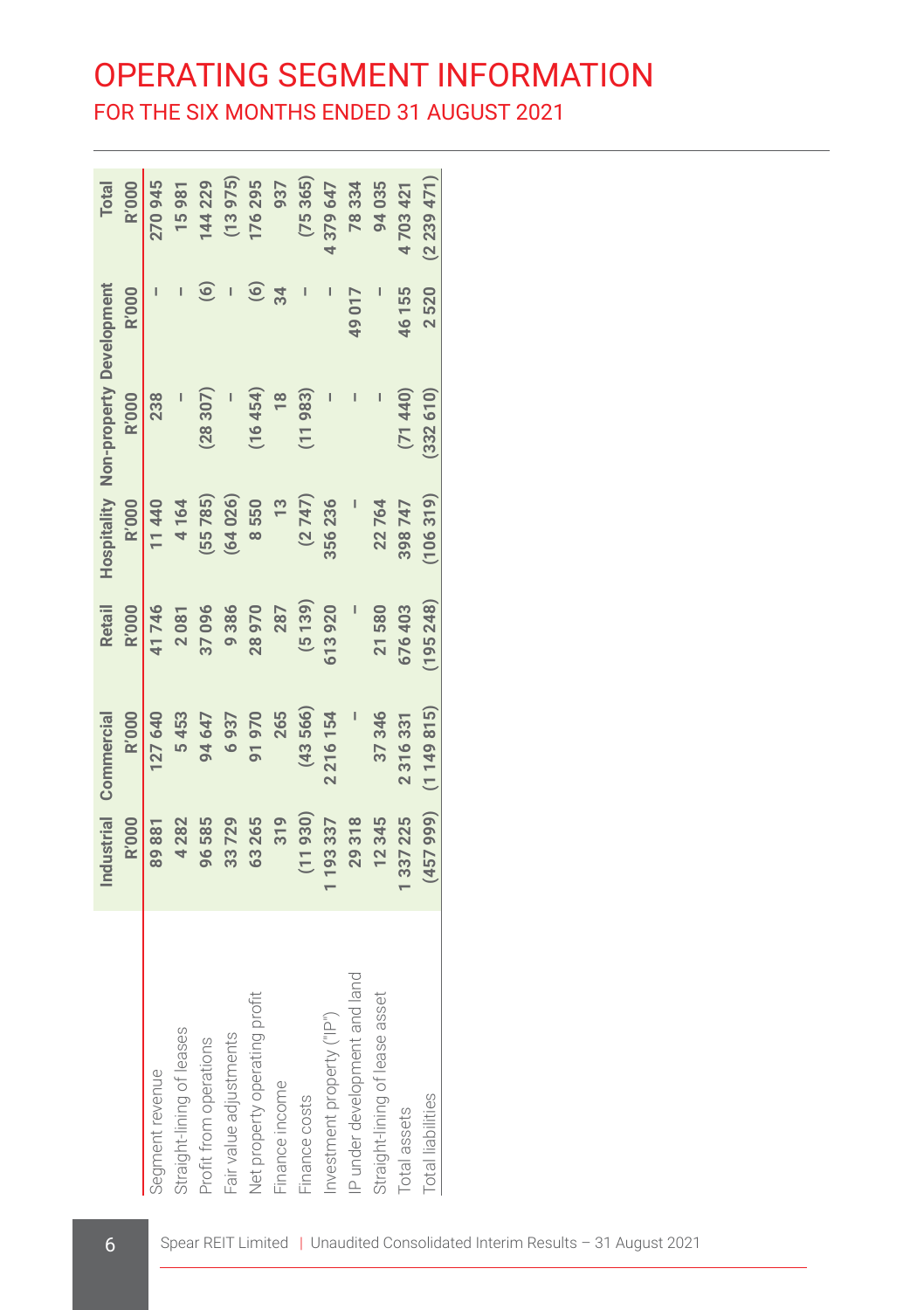

# SA REIT BEST PRACTICE RECOMMENDATIONS CALCULATION DISCLOSURE

The principles encompassed in the calculations below are aligned with Best Practice Recommendations ("BPR") by the SA REIT Association published in 2019 and do not comply with IFRS. The BPR is only effective for financial year-ends commencing on or after 1 January 2020. Spear's executive committee elected to early adopt the BPR in the prior financial year ended 29 February 2020.

### RECONCILIATION BETWEEN EARNINGS AND DISTRIBUTABLE EARNINGS

The company has established strict guidelines regarding its distribution policy to ensure that the distributable earnings are a fair reflection of sustainable earnings. This comprises property-related income net of property-related expenditure, interest expense and administrative costs.

The specific adjustments are detailed in the statement of funds from operations below. All of these adjustments are derived from the face of the statement of comprehensive income presented and the accompanying notes to the financial statements.

# SA REIT FUNDS FROM OPERATIONS (SA REIT FFO) PER SHARE

|                                                                                                                  |         | <b>Year ended</b><br><b>August</b><br>2021<br><b>R'000</b> | Year ended<br>August<br>2020<br><b>R'000</b> |
|------------------------------------------------------------------------------------------------------------------|---------|------------------------------------------------------------|----------------------------------------------|
| Profit or loss per IFRS Statement of Comprehensive<br>Income (SOCI)                                              |         | 69 801                                                     | (1203)                                       |
| attributable to the parent                                                                                       |         |                                                            |                                              |
| Adjusted for:<br>Accounting/specific adjustments:                                                                |         | 6708                                                       | 68 243                                       |
| Fair value adjustments to:<br>- Investment property<br>- Equity instruments held at fair value through profit or |         | 13 975                                                     | 81 862                                       |
| loss                                                                                                             |         | 8715                                                       |                                              |
| Straight-lining operating lease adjustment                                                                       |         | (15981)                                                    | (13619)                                      |
| <b>SA REIT FFO</b>                                                                                               |         | 76 509                                                     | 67 040                                       |
| <b>Company-specific adjustments</b>                                                                              |         | 2796                                                       | 6 1 8 2                                      |
| IFRS 2 expense - CSP awards with future vesting and<br>issue date                                                |         | 2796                                                       | 6 1 8 2                                      |
| <b>INTERIM DISTRIBUTABLE COMPANY FFO</b>                                                                         |         | 79 305                                                     | 73 222                                       |
| Number of shares outstanding at end of interim period<br>(net of treasury)                                       |         | 203 905 498                                                | 199 619 857                                  |
| <b>INTERIM DISTRIBUTABLE INCOME PER SHARE (DIPS)</b>                                                             | (cents) | 38.89                                                      | 36.68                                        |
|                                                                                                                  |         |                                                            |                                              |
| <b>PAY-OUT RATIO FOR PERIOD</b>                                                                                  | $(\%)$  | 85                                                         | 80                                           |
| Interim distributable company FFO                                                                                |         | 67410                                                      | 58 578                                       |
| <b>INTERIM COMPANY DISTRIBUTION PER SHARE (DPS)</b>                                                              | (cents) | 33.06                                                      | 29.34                                        |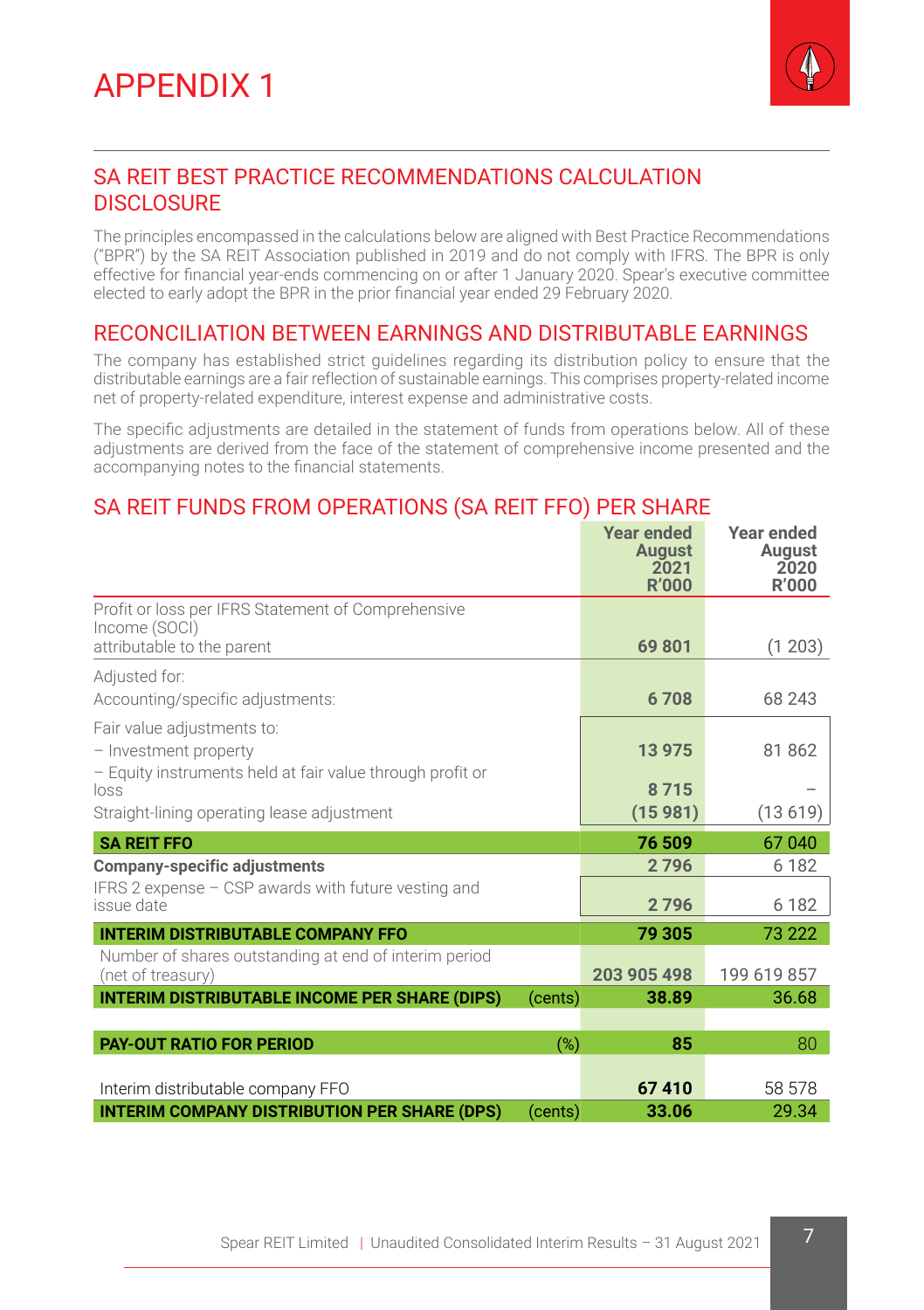# DIVIDEND DECLARED AND DIVIDEND PER SHARE

|                                                                              | <b>Cents</b> |        |
|------------------------------------------------------------------------------|--------------|--------|
| Total distributions for the period $-2022$                                   | per share    | R'000  |
| Interim distribution declared on 26 October 2021<br>(Distribution number 10) | 33.06        | 67410  |
| Final distribution declared on TBC<br>(Distribution number 11)               |              |        |
| <b>TOTAL DISTRIBUTIONS FOR THE PERIOD ENDED</b>                              |              |        |
| <b>28 FEBRUARY 2022</b>                                                      | 33.06        | 67410  |
|                                                                              |              |        |
|                                                                              | <b>Cents</b> |        |
| Total distributions for the period $-2021$                                   | per share    | R'000  |
| Interim distribution declared on 17 October 2020<br>(Distribution number 8)  | 29.34        | 58 578 |
| Final distribution declared on 14 May 2021<br>(Distribution number 9)        | 29.36        | 60 403 |

# SA REIT NET ASSET VALUE (SA REIT NAV)

|                                             | <b>August</b> | February      |
|---------------------------------------------|---------------|---------------|
|                                             | 2021          | 2021          |
|                                             | <b>R'000</b>  | R'000         |
| Reported NAV attributable to the parent     | 2 440 697     | 2 372 257     |
| Adjustments:                                |               |               |
| Dividend declared and 100% cash-settled     | (67410)       | (60 403)      |
| Deferred tax                                | (6179)        | (6179)        |
| <b>SA REIT NAV</b><br>A                     | 2 3 6 7 1 0 8 | 2 3 0 5 6 7 5 |
| <b>Shares outstanding</b>                   |               |               |
| Number of shares in issue at period end     |               |               |
| (net of treasury shares)                    | 203 905 498   | 205 733 231   |
| Dilutive number of shares in issue<br>B     | 203 905 498   | 205 733 231   |
| <b>SA REIT NAV PER SHARE (Rands)</b><br>A/B | 11.61         | 11.21         |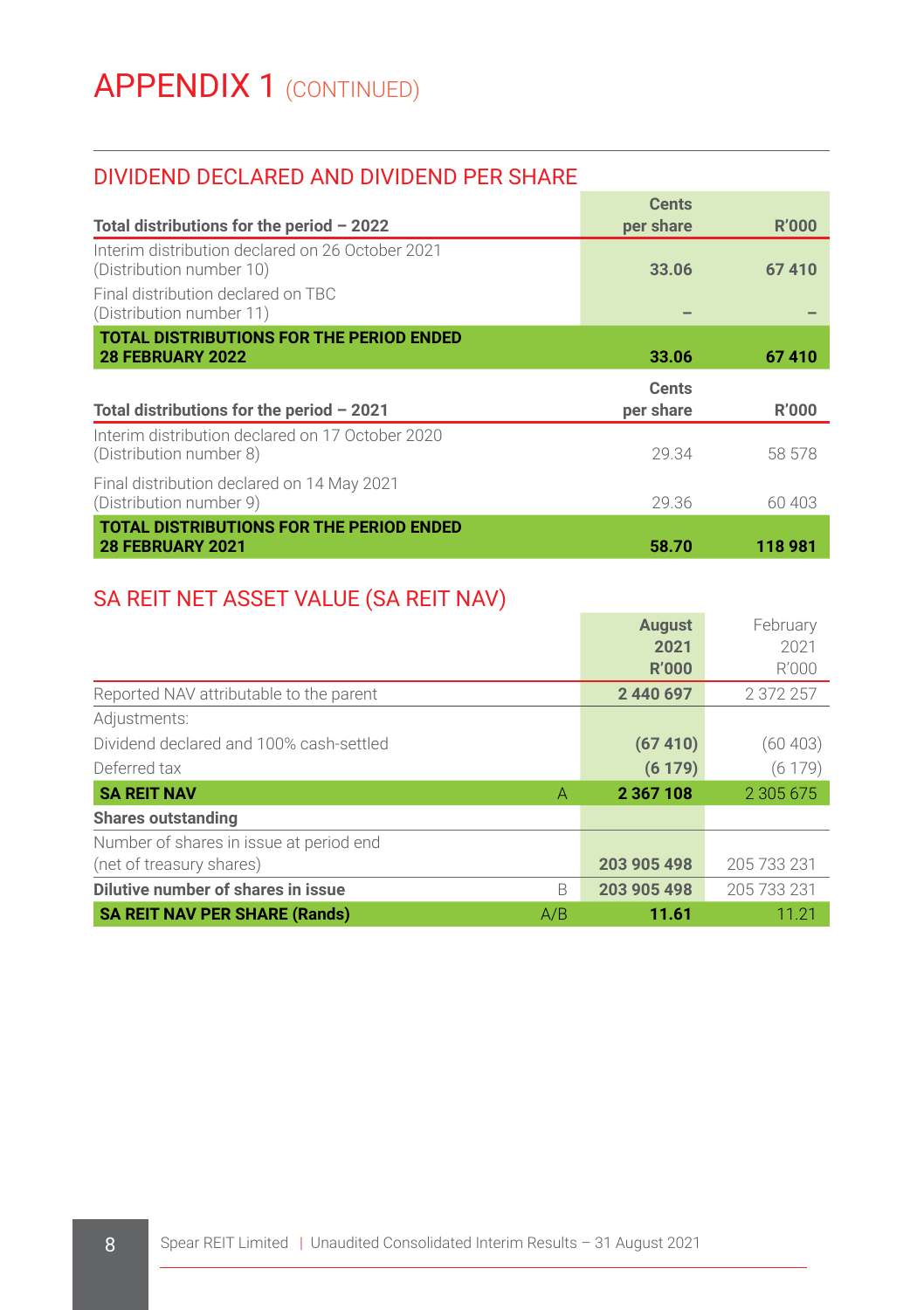

# SA REIT COST-TO-INCOME RATIO

|                                                                                                                   |              | <b>August</b><br>2021<br><b>R'000</b> | February<br>2021<br>R'000 |
|-------------------------------------------------------------------------------------------------------------------|--------------|---------------------------------------|---------------------------|
| <b>Expenses</b>                                                                                                   |              |                                       |                           |
| Operating expenses per IFRS income statement (include<br>municipal expenses)                                      |              | 92 381                                | 160 925                   |
| Administrative expenses per IFRS income statement                                                                 |              | 18 250                                | 26 665                    |
| Other expenses, if directly related to property operations,<br>with clear explanations of these items             |              |                                       |                           |
| Depreciation                                                                                                      |              | 6580                                  | 11754                     |
| Exclude:                                                                                                          |              |                                       |                           |
| Depreciation expense in relation to property, plant and<br>equipment of an administrative nature and amortisation |              |                                       |                           |
| expense in respect of intangible assets                                                                           |              | (342)                                 | (667)                     |
| <b>Operating costs</b>                                                                                            | А            | 116869                                | 198 678                   |
| <b>Rental income</b>                                                                                              |              |                                       |                           |
| Contractual rental income per IFRS income statement<br>(excluding straight-lining)                                |              | 204 724                               | 378 716                   |
| Utility and operating recoveries per IFRS income statement                                                        |              | 66 221                                | 120 284                   |
| <b>Gross rental income</b>                                                                                        | <sub>R</sub> | 270 945                               | 498 999                   |
| SA REIT COST-TO-INCOME RATIO (%)                                                                                  | A/B          | 43.13                                 | 39.82                     |

 $\sim$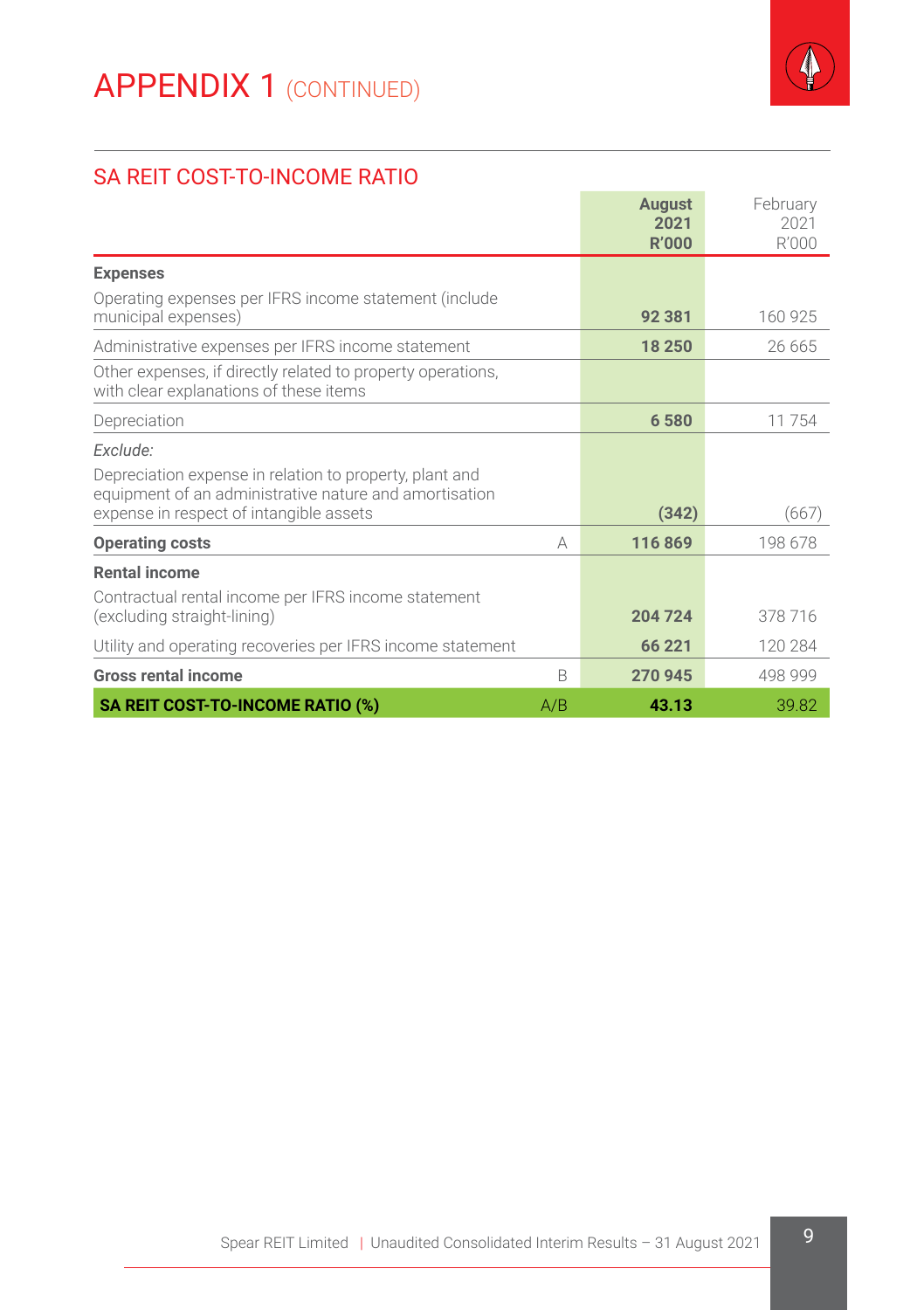# SA REIT ADMINISTRATIVE COST-TO-INCOME RATIO

|                                                                                                              |     | <b>August</b><br>2021<br>R'000 | February<br>2021<br>R'000 |
|--------------------------------------------------------------------------------------------------------------|-----|--------------------------------|---------------------------|
| <b>Expenses</b>                                                                                              |     |                                |                           |
| Administrative expenses as per IFRS income statement<br>Other identified administrative expenses, with clear |     | 18 250                         | 26 665                    |
| explanations of these items                                                                                  |     | 342                            | 667                       |
| Depreciation                                                                                                 |     | 342                            | 667                       |
| <b>Administrative costs</b>                                                                                  | А   | 18 593                         | 27 332                    |
| Rental income<br>Contractual rental income per IFRS income statement<br>(excluding straight-lining)          |     | 204 724                        | 378716                    |
| Utility and operating recoveries per IFRS income statement                                                   |     | 66 221                         | 120 284                   |
| <b>Gross rental income</b>                                                                                   | B   | 270 945                        | 498 999                   |
| SA REIT ADMINISTRATIVE COST-TO-INCOME RATIO (%)                                                              | A/B | 6.86                           | 5.48                      |

# SA REIT GLA VACANCY RATE

|                                                 |     | <b>August</b><br>2021<br>m <sup>2</sup> | February<br>2021<br>m <sup>2</sup> |
|-------------------------------------------------|-----|-----------------------------------------|------------------------------------|
| Gross lettable area of vacant space             | А   | 33 932                                  | 27 949                             |
| Gross lettable area of total property portfolio | B   | 470881                                  | 453 458                            |
| <b>SA REIT GLA VACANCY RATE (%)</b>             | A/B | 7.21                                    | 6.16                               |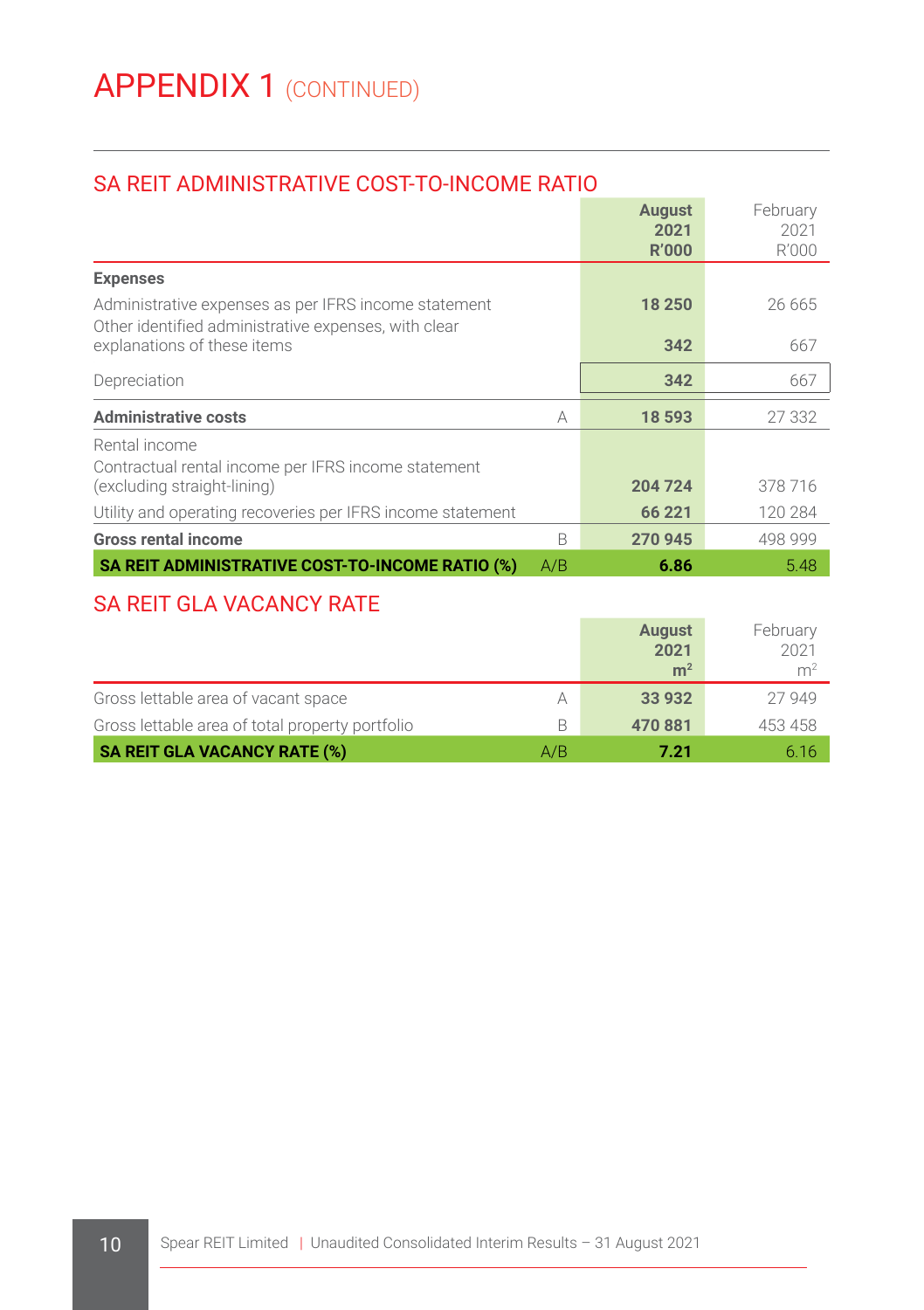

# COST OF DEBT

|                                                        | <b>August</b> | February |
|--------------------------------------------------------|---------------|----------|
|                                                        | 2021          | 2021     |
|                                                        | %             | $\%$     |
| Variable interest rate borrowings                      |               |          |
| Prime - Floating reference rate less weighted average  |               |          |
| margin                                                 | 5.56          | 5.78     |
| 3-month JIBAR - Floating reference rate plus weighted  |               |          |
| average margin                                         | 5.63          | 5.64     |
| Fixed interest-rate borrowings                         |               |          |
| Weighted average fixed rate                            | 8.34          | 8.66     |
| Pre-adjusted weighted average cost of debt:            | 7.01          | 7.26     |
| <b>Adjustments:</b>                                    |               |          |
| Impact of interest rate derivatives                    |               |          |
| Amortised transaction costs imputed into the effective |               |          |
| interest rate                                          |               |          |
| ALL-IN WEIGHTED AVERAGE COST OF DEBT                   | 7.01          | 7.26     |

# SA REIT LOAN-TO-VALUE (SA REIT LTV)

|                                                    |     | <b>August</b><br>2021<br><b>R'000</b> | February<br>2021<br>R'000 |
|----------------------------------------------------|-----|---------------------------------------|---------------------------|
| Gross debt                                         |     | 2 157 680                             | 2 105 248                 |
| Less:                                              |     |                                       |                           |
| Cash and cash equivalents                          |     | (20512)                               | (32 340)                  |
| Add/Less:                                          |     |                                       |                           |
| Derivative financial instruments                   |     | -                                     |                           |
| Net debt                                           | А   | 2 137 168                             | 2072908                   |
| Total assets - per Statement of Financial Position |     | 4703423                               | 4 583 887                 |
| Less:                                              |     |                                       |                           |
| Cash and cash equivalents                          |     | (20742)                               | (32 340)                  |
| Derivative financial assets                        |     |                                       |                           |
| Deferred taxation                                  |     | (6179)                                | (6 179)                   |
| Trade and other receivables                        |     | (21396)                               | (19 918)                  |
| Carrying amount of property-related assets         | B   | 4 655 106                             | 4 525 450                 |
| SA REIT LTV (%)                                    | A/B | 45.91                                 | 45.81                     |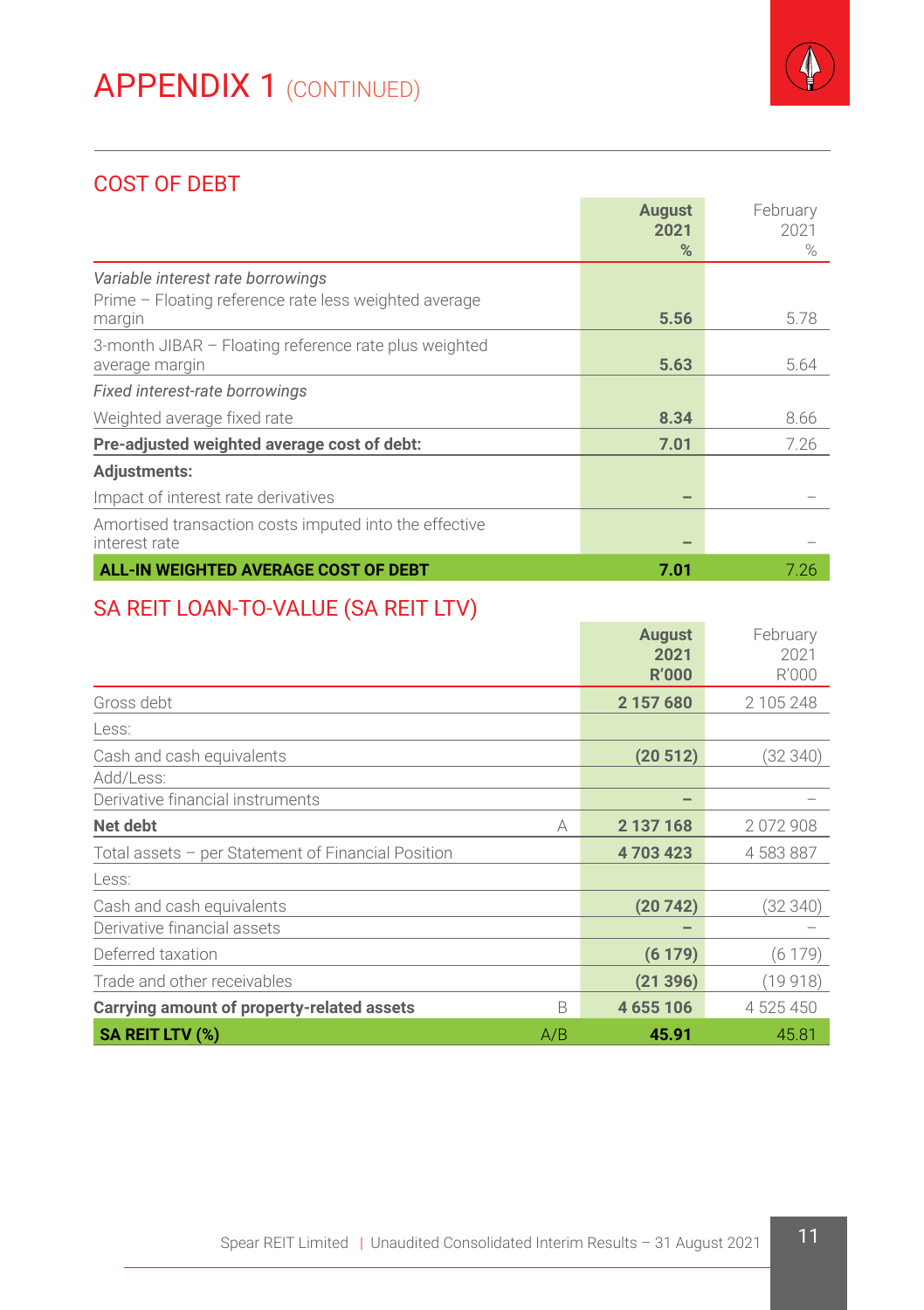# SELECTED EXPLANATORY NOTES TO THE RESULTS

# EARNINGS PER SHARE

This note provides the obligatory information in terms of IAS 33 Earnings Per Share and SAICA Circular 1/2019 for the Group and should be read in conjunction with the SA Best Practice Recommendations disclosure (see Annexure 1), where earnings are reconciled to company funds from operations ("CFFO"). CFFO determine the distribution declared to shareholders, which is a meaningful metric for a stakeholder in a REIT.

### BASIC EARNINGS PER SHARE

|                                                                    |                       | <b>Group</b>                                                           |                                                          |                                                 |  |
|--------------------------------------------------------------------|-----------------------|------------------------------------------------------------------------|----------------------------------------------------------|-------------------------------------------------|--|
|                                                                    |                       | <b>Unaudited</b><br>Six months<br>ended<br>August 2021<br><b>R'000</b> | Unaudited<br>Six months<br>ended<br>August 2020<br>R'000 | Audited<br>Year ended<br>February 2021<br>R'000 |  |
| Shares in issue                                                    |                       |                                                                        |                                                          |                                                 |  |
| Number of shares in issue at end of<br>year net of treasury shares | (Number<br>of shares) | 203 905 498                                                            | 199 619 857                                              | 205 733 231                                     |  |
| Weighted average number of shares<br>in issue                      | (Number<br>of shares) | 214 615 571                                                            | 205 776 521                                              | 208 003 843                                     |  |
| Diluted weighted average number of<br>shares in issues             | (Number<br>of shares) | 214 615 571                                                            | 205 776 521                                              | 208 003 843                                     |  |
| Basic earnings per share                                           |                       |                                                                        |                                                          |                                                 |  |
| Earnings (profit attributable to owners<br>of the parent)          | (R'000)               | 69801                                                                  | (1203)                                                   | 53 008                                          |  |
| Basic earnings per share                                           | (cents)               | 32.52                                                                  | (0.58)                                                   | 25.48                                           |  |
| Diluted earnings per share                                         | cents)                | 32.52                                                                  | (0.58)                                                   | 25.48                                           |  |

#### HEADLINE EARNINGS PER SHARE

|                                                                            |         | <b>Group</b>                                                           |                                                          |                                                 |  |
|----------------------------------------------------------------------------|---------|------------------------------------------------------------------------|----------------------------------------------------------|-------------------------------------------------|--|
|                                                                            |         | <b>Unaudited</b><br>Six months<br>ended<br>August 2021<br><b>R'000</b> | Unaudited<br>Six months<br>ended<br>August 2020<br>R'000 | Audited<br>Year ended<br>February 2021<br>R'000 |  |
| Reconciliation between basic earnings<br>and headline earnings:            |         |                                                                        |                                                          |                                                 |  |
| Earnings (profit attributable to owners<br>of the parent)<br>Adjusted for: | (R'000) | 69801                                                                  | (1203)                                                   | 53 008                                          |  |
| Fair value adjustments to investment<br>properties: Gross                  |         | 13 975                                                                 | 81862                                                    | 106 404                                         |  |
| Fair value adjustment to investments:<br>Gross                             |         | 8715                                                                   |                                                          |                                                 |  |
| Impairment of investments: Tax                                             |         |                                                                        |                                                          | 119                                             |  |
| Headline earnings                                                          | (R'000) | 92 490                                                                 | 80 659                                                   | 159 531                                         |  |
| Headline earnings per share:                                               |         |                                                                        |                                                          |                                                 |  |
| Headline earnings per share                                                | (cents) | 43.10                                                                  | 39.20                                                    | 76.70                                           |  |
| Diluted headline earnings per share                                        | cents)  | 43.10                                                                  | 39.20                                                    | 76.70                                           |  |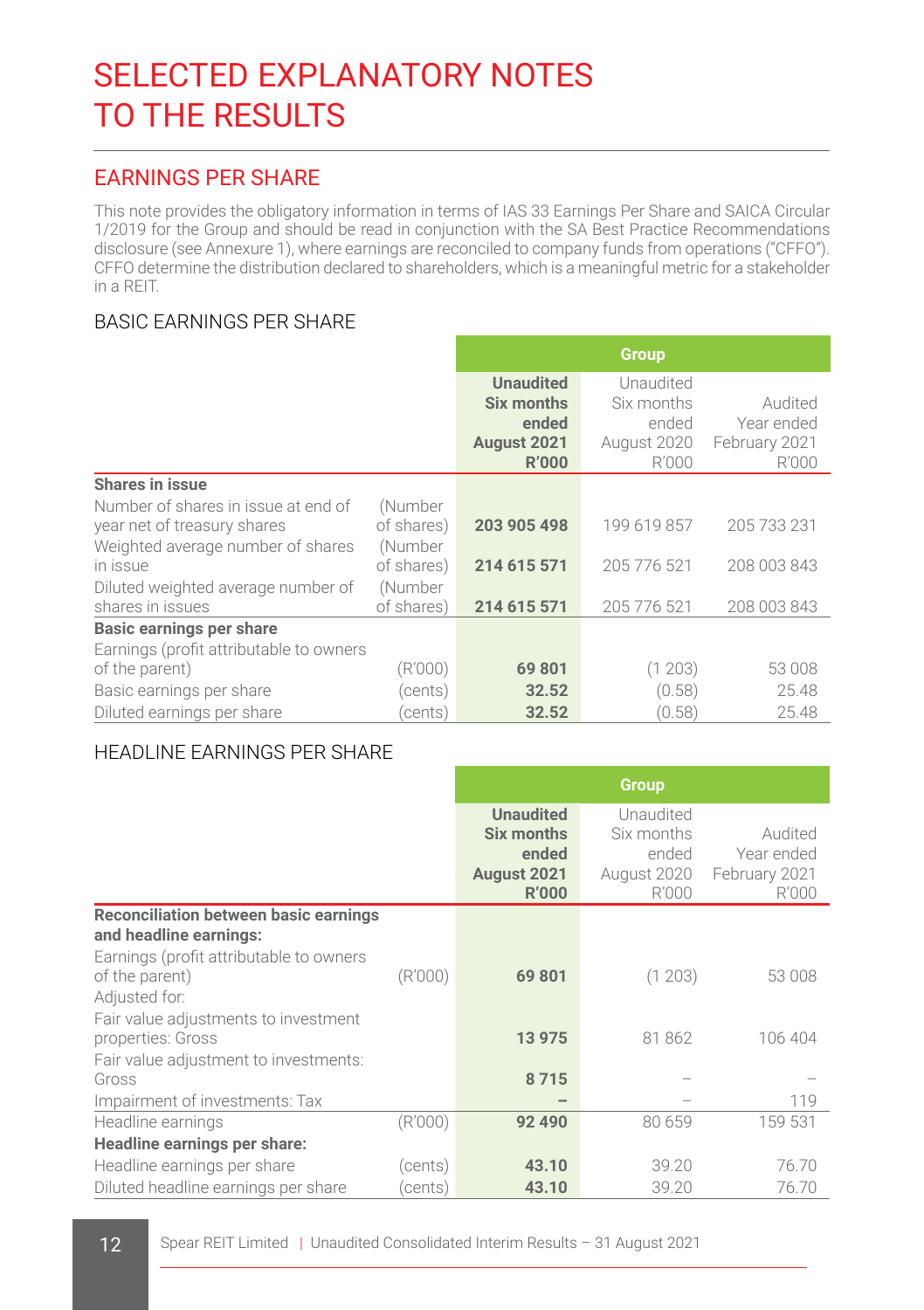

#### INTRODUCTION

Spear REIT Limited (SEA:SJ) is the only regionally specialised Real Estate Investment Trust listed on the Johannesburg Stock Exchange (JSE). Spear obtains its diversification through investing into highquality Western Cape only assets that generate strong and sustainable cash flows within the high-quality industrial, convenience retail, commercial, mixed-use and hospitality sectors.

Spear invests only within the borders of the greater Western Cape with a distinct focus on the Cape Town region.

Spear's mission statement is to be the leading Western Cape-focused REIT and to consistently grow its distribution per share ahead of inflation annually, and to deliver fund performance that places it within the top quartile of the SA REIT sector. The Spear management team's proximity to its assets is excellent and together with an acute understanding of the Western Cape real estate environment makes the company a true regional specialist priding itself on its hands-on asset management approach.

During the interim period the world has started to transition into a post-Covid operating scenario with the global vaccine rollout underway, international borders reopening and governments grappling with how its citizens will move around the world for business and leisure purposes. The residual effects of the pandemic will continuously be felt by many, both locally and internationally, for many years to come. Within the Western Cape the Provincial Health Department has made significant inroads into vaccinating speedily and safely as many citizens as possible in a concerted effort to flatten the various infection waves. The negative economic impact of the pandemic on the Western Cape and South Africa remains significant with large parts of the travel, tourism and hospitality sector remaining impaired. Strict quarantine requirements by countries of origin further depress the inbound travel market into South Africa significantly hampering the commencement of any form of tourism recovery.

The operating environment over the past six months has remained frustratingly unpredictable in the light of various infection waves and alert level fluctuations impacting tradeability within the general economy to a certain degree. The Spear portfolio has navigated through the interim period with valour. The high-quality and defensive nature of Spear's asset base coupled with strong lease covenants and a highly experienced management team has stood out during the interim period.

Rent preservation, tenant retention, marginal tenant support, debtors management and vacancy management have been the sharpest points of management's focus. The latter has resulted in a doubledigit increase in group revenue compared to the comparable period, being HY2021. Consistent resilience has been evident across the portfolio during the interim period.

Isolated tenant casualties have been mitigated with speedy re-lets and aggressive marketing campaigns being the order of the day. The office portfolio has seen the largest vacancy creep and requires intense asset management focus moving forward. Spear's office portfolio is in very attractive locations and the vacancy reduction strategy is starting to bear fruit.

Overall, the Spear portfolio has maintained high occupancy levels during the interim period with a 92.79% occupancy rate at period end.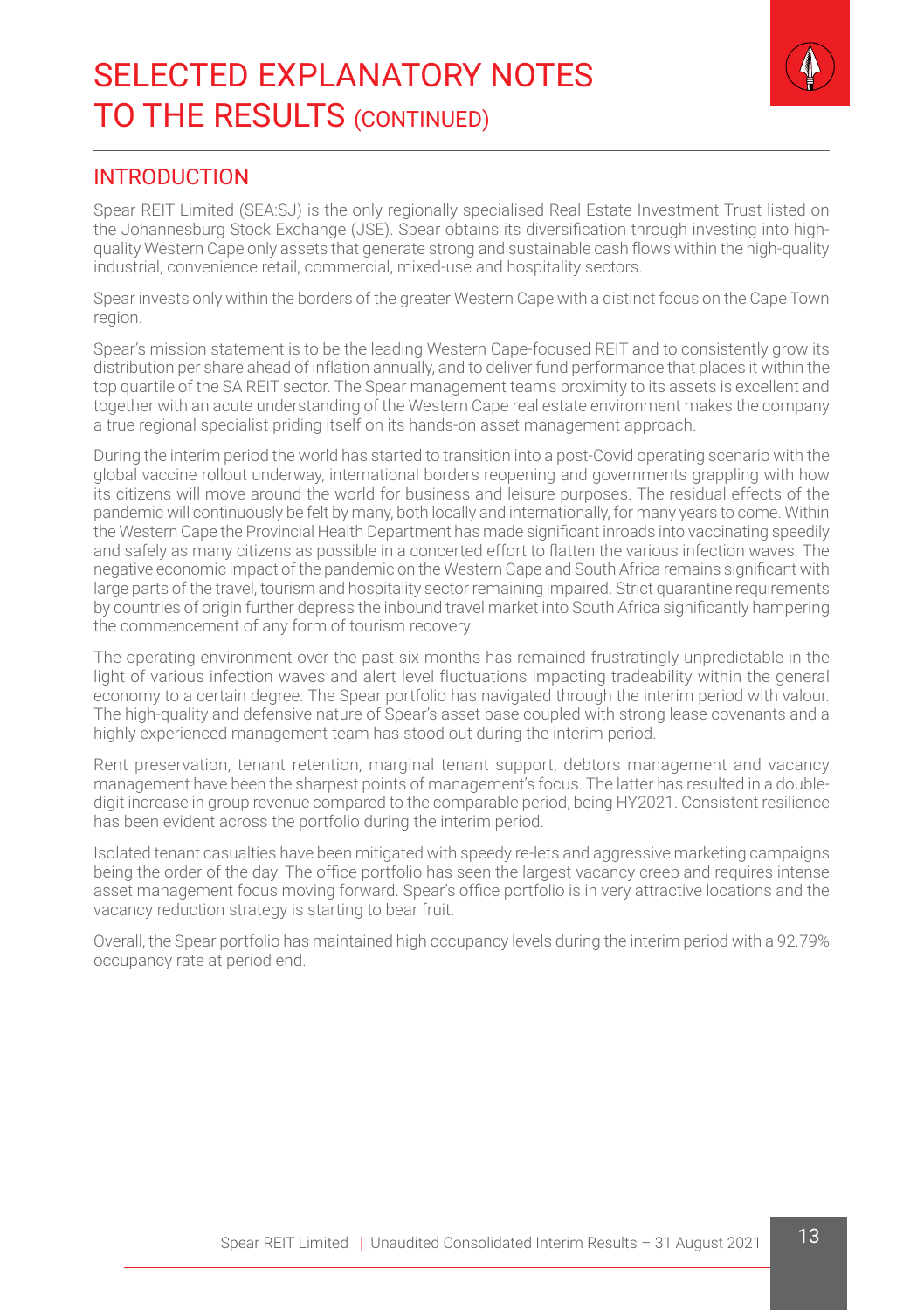### FINANCIAL RESULTS

Group revenue (excluding smoothing) increased by 12.67% from the prior corresponding period as a result of fewer tenant relief measures being required and the full impact of acquisitions accounted for in this period that was concluded in the second quarter of HY2021. Net property operating profit (excluding smoothing) increased by 5.87% from the prior corresponding period.

The group generated positive cash flows from operating activities and this provided optionality in developments being undertaken as well as reviewing the payout ratio of the group.

Group results are on a like-for-like basis comparable to the prior corresponding period.

The board of directors is pleased to announce a HY2022 DPS of 33.05922 cents for the six months ended 31 August 2021.

|                                       | <b>Six months</b> | Six months        |          |
|---------------------------------------|-------------------|-------------------|----------|
|                                       | ended             | ended             |          |
|                                       | 31 August<br>2021 | 31 August<br>2020 | Variance |
|                                       | <b>R'000</b>      | R'000             | $\%$     |
| Distributable income per share (DIPS) | 38.89             | 36.68             | 6.03     |
| Distribution per share (DPS)          | 33.06             | 29.34             | 12.66    |
| $\%$<br>Payout ratio                  | 85                | 80                |          |

Spear's results are in line with the forecast as disclosed during the results presentation in May 2021 and is a testament to Spear's focus, active asset and property management along with prudent financial management of the going concern under tough trading conditions.

|                                                           | Six months<br>ended<br>31 August<br>2021<br><b>Rands</b> | Year ended<br>28 February<br>2021<br>Rands | Variance<br>$\%$ |
|-----------------------------------------------------------|----------------------------------------------------------|--------------------------------------------|------------------|
| Net asset value per share                                 | 11.97                                                    | 11.53                                      | 3.82             |
| Tangible net asset value per share                        | 11.94                                                    | 11.50                                      | 3.83             |
| Tangible net asset value per share net of<br>distribution | 11.61                                                    | 11 21                                      | 3.57             |

*Refer to TNAV bridge for further commentary*

The financial results achieved during the interim period are, firstly, attributable to Spear's hands-on approach and regional focus, resulting in the execution of portfolio performance objectives during the interim period and beyond. Secondly, Spear's portfolio segmentation and the high-quality nature of its assets have further underpinned its ability to sustain and defend its cash flows and contractual rental income during the interim period. The hospitality portfolio remains the outlier in portfolio performance given the impact of the Covid-19 pandemic.

Notable income restoration within the hospitality portfolio has commenced during the last two weeks of the interim period. Earnings enhancements as a result of the fixed-income lease concluded over the 15 on Orange Hotel will reflect in the earnings for the second half of FY2022.

Rental reversions on lease renewals and re-lets have been concluded at largely acceptable levels within Spear's operating context and within management's forecast. Portfolio reversions during the interim period was -5.78%. Benchmarked with Spear's peers, portfolio reversions have in the context of extremely tough trading conditions been some of the lowest negative reversions for the respective reporting periods within the SA REIT sector.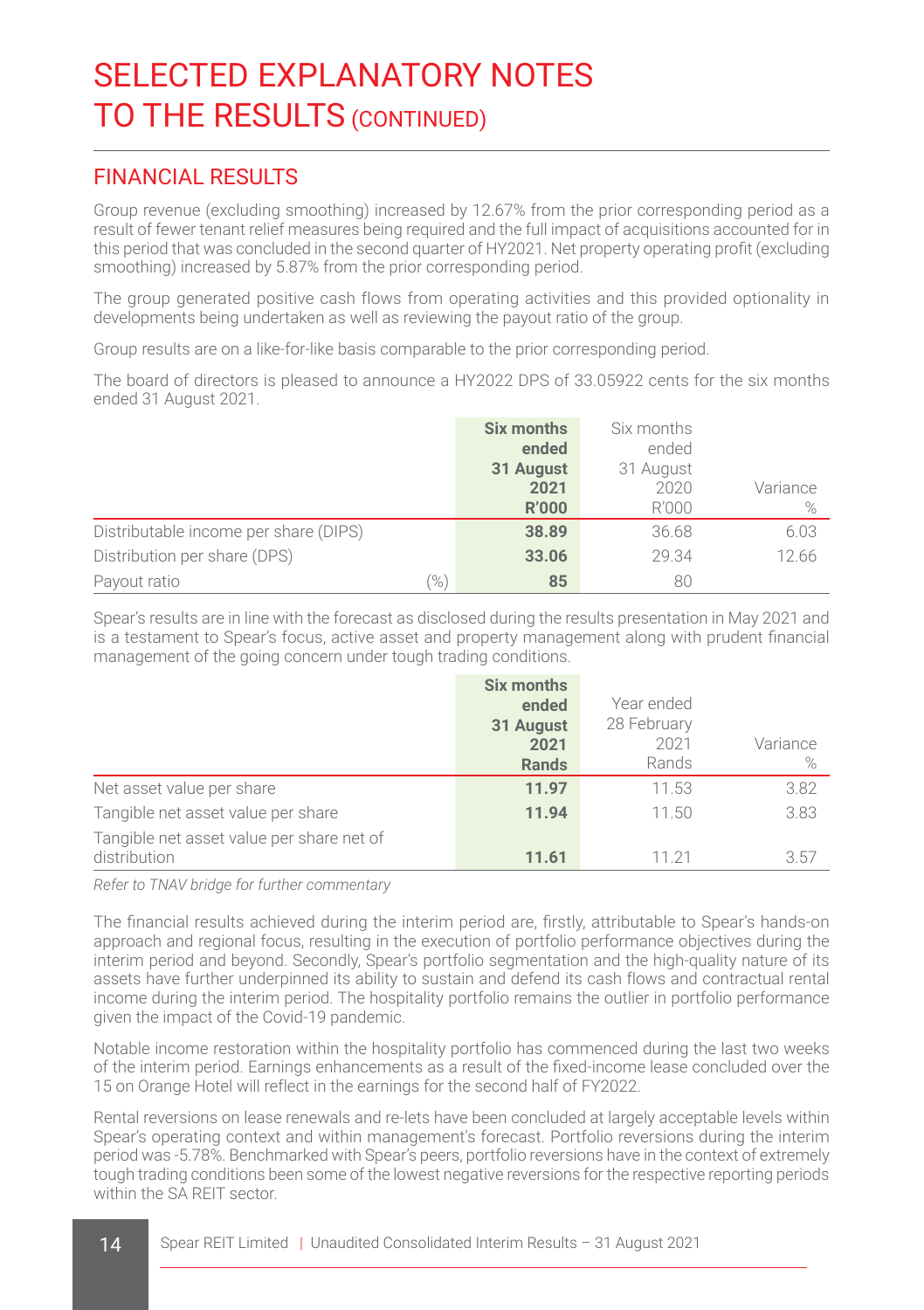

Vacancy rates across the portfolio were at 7.21% at period end, increasing from 6.16% for FY2021.

Notable vacancy creep in the commercial portfolio has been the largest contributor to the increase in the portfolio vacancy factor.

The reversions and vacancy were in line with management's forecast and this was taken into account when the DIPS growth for FY2022 was announced to the market in May 2021.

Group gearing at HY2022 is 45.91% (FY2021: 45.81%) during the interim period as a result of fair value devaluations of under 1% across the investment portfolio together with the utilisation of cash reserves to complete portfolio redevelopments. There are no immediate debt refinancing risks within the business. A detailed debt expiry schedule is provided within this report.

Spear's balance sheet remains robust and well managed. No debt refinancing concerns exist within the business as an active management approach is taken to the debt portfolio to ensure well staggered refinancing terms and defensive expiry schedules across numerous funders. A detailed debt expiry schedule is provided within this report.

### COLLECTIONS AND RECEIVABLES

- Collections have been satisfactory and in line with management's expectations, improving from the prior financial year
- **D** Tenant arrears as at the end of the reporting period amounted to R17.33 million excluding VAT. decreasing to R7.26 million excluding VAT post the interim period
- Collections completed as at 11 October 2021.

| HY2022 (excluding VAT)                  | <b>Total</b><br><b>R'000</b> |
|-----------------------------------------|------------------------------|
| Budget (including utilities and hotels) | 274 152                      |
| Billed (including utilities and hotels) | 271 527                      |
| Collected                               | 264 269                      |
| Collected vs budget<br>(%`              | 96.40                        |
| (%`<br>Collected vs billings            | 97.33                        |

#### *Notes*

- *Billing reflects revenue after all credits and deferments including recoveries.*
- *Budget set in January 2021.*
- *Difference to budget is predominately related to lower than budget utility charges recovered that are offset by lower expenses.*

At period end the total provision for bad debt was R4.26 million, being 24.57% of total tenant arrears.

Management is actively reviewing tenant arrears and at the end of the reporting period a total of R1.7 million of bad debt was written off in the period.

The provision is reviewed on a monthly basis and adjusted to accommodate tenants that have debtors outstanding of 120 days and more with very little prospect of recoverability.

FY2021 tenant arrears at year-end FY2021 was R15.09 million excluding VAT and has reduced post write-offs in the current period to R4.90 million.

Management has commended its debtors management team for the prudent collections and low receivables in this trading environment.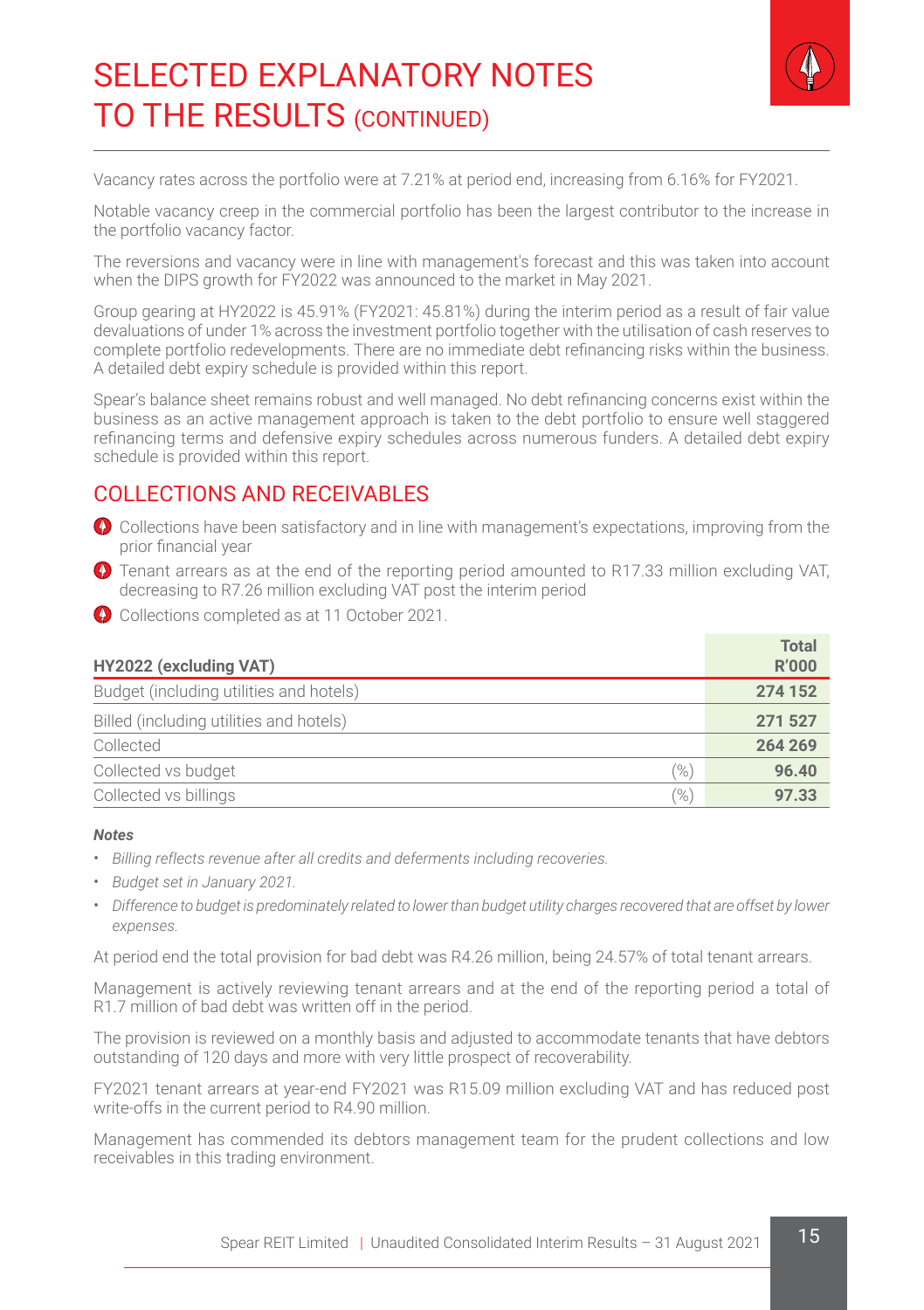### PROPERTY PORTFOLIO

Spear's current property portfolio consists of 32 high-quality assets with an average value per asset of R140.7 million per property being a 1.16% increase from FY2021 (R139.1 million per property). Total gross lettable area ("GLA") at period end was 470 881m<sup>2</sup> valued at R4.55 billion.

The portfolio's income stream is underpinned by contractual escalations of 6.44%, a weighted average lease expiry ("WALE") of 27 months (FY2021: 27 months) together with a high percentage of A-grade tenants (listed and large nationals) comprising 50% of portfolio GLA. One of the hallmarks of Spear's portfolio has been the maintenance of a high occupancy rate with vacancies well below the national averages recorded by IPD and SAPOA, with an overall vacancy of 7.21% at the end of the financial year and (FY2021: 6.16% portfolio vacancies).

#### **Property Value including lease asset Sector GLA m2 Vacancy m2 % of total value Valuation R/m2** 1 Mega Park, Bellville 474 000 Industrial 86 195 5 004 10.53 5 499 2 Liberty Life Building, Century City 436 000 Commercial 18 244 1 630 9.68 23 898 3 2 Long Street, Cape Town 434 000 Commercial 25 192 4 794 9.64 17 227 4 Sable Square Shopping Centre, Milnerton 418 000 Retail 31 100 2 114 9.28 13 441 5 Northgate Park, Brooklyn 332 000 Commercial 16 981 1 882 7.37 19 551 6 15 on Orange Hotel, Cape Town 277 000 Hospitality 16 663 – 6.15 16 624 7 1 Waterhouse Place, Century City 242 000 Commercial 11 611 3 217 5.37 20 842 8 MWEB Head Office, 173 000 Commercial 11 195 - 3.84 15 453 9 UES Commercial, Retail and Residential,<br>Woodstock Woodstock 143 000 Commercial 10 635 5 306 3.18 13 446 10 Blackheath Park,<br>Blackheath Blackheath 140 000 Industrial 37 334 4 387 3.11 3 750 **Top 10 Total** 3 069 000 265 151 28 334 69.07 11 575 **Group Total excluding land** 4503 000 470 881 33 932 100.00 9 563

#### TOP 10 PROPERTIES BY VALUE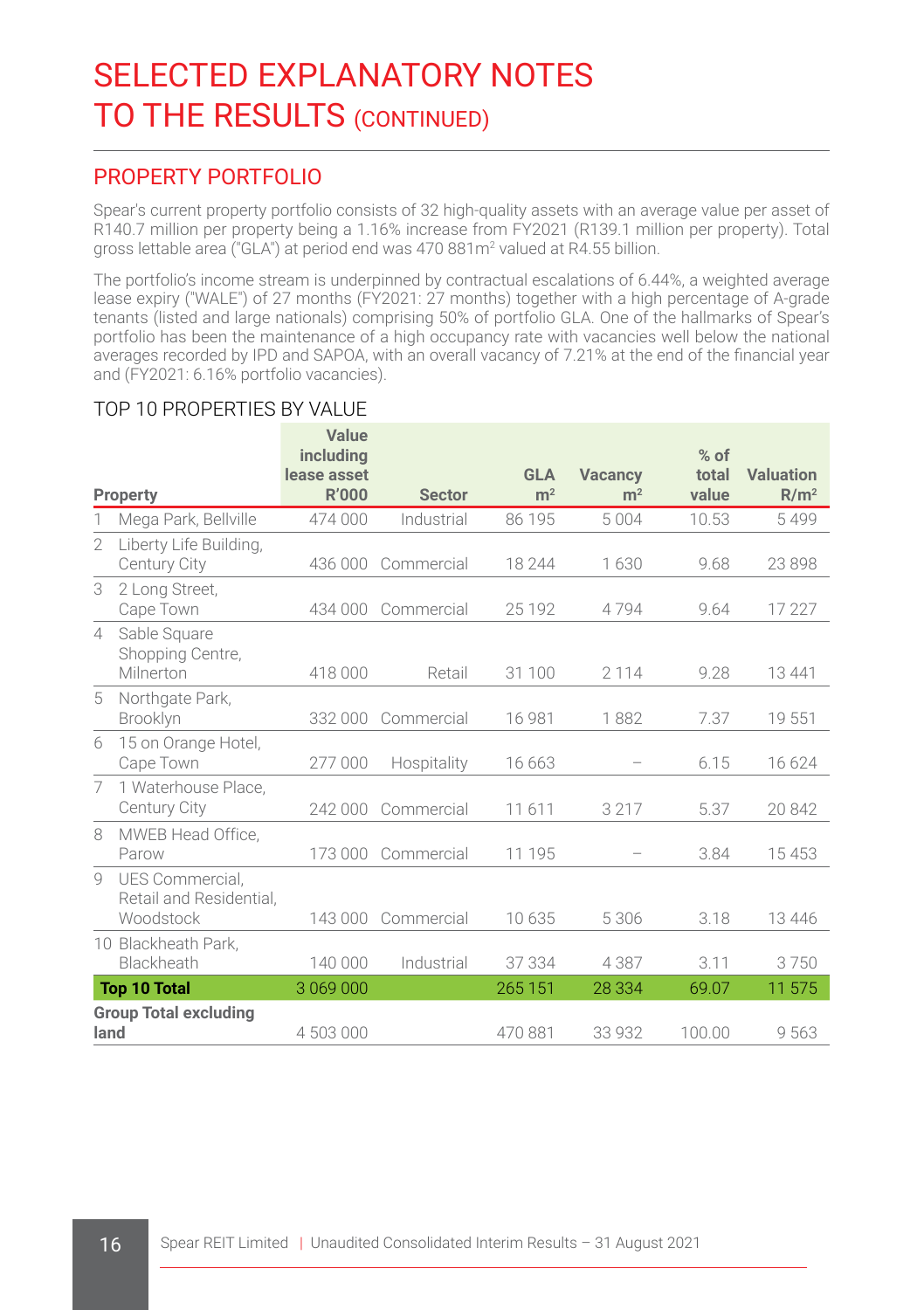

#### SECTORAL SPLIT

|                                                 |                   |                   | Commer-       |         |                    | Develop- |           |
|-------------------------------------------------|-------------------|-------------------|---------------|---------|--------------------|----------|-----------|
|                                                 |                   | <b>Industrial</b> | cial          | Retail  | <b>Hospitality</b> | ment     | Total     |
| Number of properties                            |                   | 10                | 14            | 6       | $\mathcal{P}$      |          | 32        |
| Value of properties                             |                   | (R'000) 1 235 000 | 2 2 5 3 5 0 0 | 635 500 | 379 000            | 49 017   | 4 552 017 |
| Value                                           | $(\%)$            | 27                | 50            | 14      | 8                  |          | 100       |
| Property revenue<br>excluding smoothing (R'000) |                   | 89881             | 127 640       | 41746   | 11 440             |          | 270 707   |
| Revenue                                         | %)                | 33                | 47            | 16      | 4                  |          | 100       |
| Gross lettable area                             | (m <sup>2</sup> ) | 260 229           | 133 879       | 48 695  | 28 078             |          | 470881    |
| Gross lettable area                             | $(\%)$            | 55                | 28            | 11      | 6                  |          | 100       |
| Vacant area                                     | (m <sup>2</sup> ) | 10824             | 19879         | 3229    |                    |          | 33 932    |
| Vacancy per sector                              | (%)               | 4.16              | 14.85         | 6.63    |                    |          |           |
| Vacancy on total GLA                            | (%)               | 2.30              | 4.22          | 0.69    |                    |          | 7.21      |
| Yield                                           | (%)               | 9.46              | 7.29          | 8.04    | 2.15               | N/A      | 7.56      |
| Weighted average<br>in-force escalation         | (%)               | 6.90              | 6.36          | 6.09    | 5.00               | N/A      | 6.44      |

#### *Notes*

• *DoubleTree by Hilton Hotel is operated by a third-party operator and the lease is based on a fixed (60% of budgeted EBITDA) and variable (95% of actual EBITDA less fixed rental) rate, which is agreed annually. No rental has been charged or forecast for FY2022.*

• *15 on Orange Hotel is operated by a third-party operator and the lease will escalate at 5% at the second anniversary of the lease.*

# **FAIR VALUE DISCLOSURES**

All assets and liabilities measured or disclosed at fair value are classified using a three-tiered fair value hierarchy that reflects the significance of the inputs used in determining the measurement as follows:

- **Level 1** Measurements in whole or in part are done by reference to unadjusted, quoted prices in an active market for identical assets and liabilities. Quoted prices are readily available from an exchange, dealer, broker, industry group, pricing service or regulatory agency and those prices represent actual and regularly occurring market transactions on an arm's length basis.
- **Level 2** Measurements are done by reference to inputs other than quoted prices that are included in level 1. These inputs are observable for the financial instrument, either directly (i.e. as prices) or indirectly (i.e. from derived prices).
- Level 3 Measurements are done by reference to inputs that are not based on observable market data.

The fair value of financial assets and liabilities that are not traded in an active market is determined by using valuation techniques.

Valuation models are used to value investment properties (measurement and disclosure) and financial liabilities that have fixed-interest rates (disclosure only).

The output of a model is always an estimate or approximation of a value that cannot be determined with certainty and valuation techniques employed may not fully reflect all factors relevant to the positions the company holds. Valuations are therefore adjusted, where appropriate, to allow for additional factors.

The fair value of investment properties is updated at each reporting period either by way of external valuations or directors' valuations.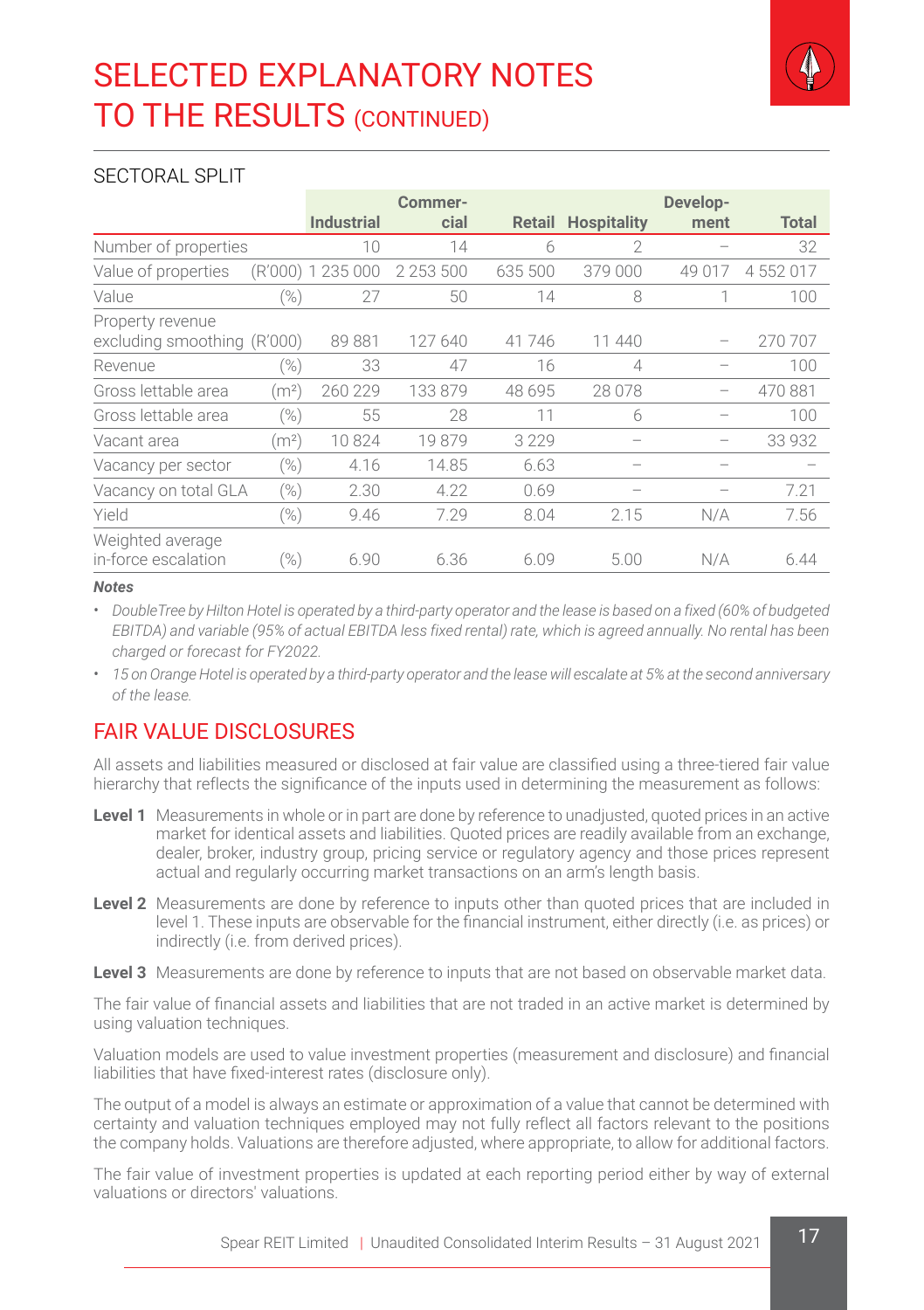Investment property is required to be fair valued with sufficient regularity that the value is representative of the fair value. Per JSE requirements a third of investment properties are required to be valued by an independent valuer on an annual basis and the remaining two thirds are valued by management. Independent valuations were performed on a third of properties with effective date 28 February 2021 and the remaining properties were valued by management.

At interim period end all properties were valued by a RICS and SACPVP accredited valuer.

# VALUATION TECHNIQUE

The fair value of investment properties is determined by utilising the discounted cash flow methodology in terms of which estimated gross income is projected for a five-year period, based on contractual arrangements and an estimated market rent upon the expiry of the leases for the period of the cash flow. Forecast expenses are deducted from the estimated gross annual income projections to arrive at the net annual income stream for the period of the cash flow.

This net annual income stream is discounted and aggregated to determine an estimated net present value of the cash flow.

To the sum of the discounted net annual value of the cash flow is added an amount that represents an estimate of the value of the property upon reversion at the end of the cash flow period. This latter amount is calculated as the value of the estimated net income in the forward period of 12 months immediately following the final year of the cash flow, capitalised at an appropriate exit capitalisation rate.

The key inputs to the valuation of investment property are the discount rate and exit capitalisation rate, representative of the perceived risk in the investment.

Capitalisation rates (and more specifically exit capitalisation rates which are utilised at the end of the discounted cash flow period) to determine the fair value of investment property into perpetuity were examined and risk-adjusted where necessary, to account for factors that influence the sustainability of cash flows pertaining to each property such as location, condition of improvements, market conditions and the strength of the underlying lease covenants, inter alia.

The discount rate is the annual return that a prudent rational investor requires in order to invest in the property in a competitive market as opposed to alternative asset classes.

It is widely expected that a yield premium above an appropriate risk-free rate is required to induce investors to invest in property due to the additional perceived risk in this asset class as opposed to an alternative investment with no default risk. Similarly, discount rates were examined and risk-adjusted where necessary.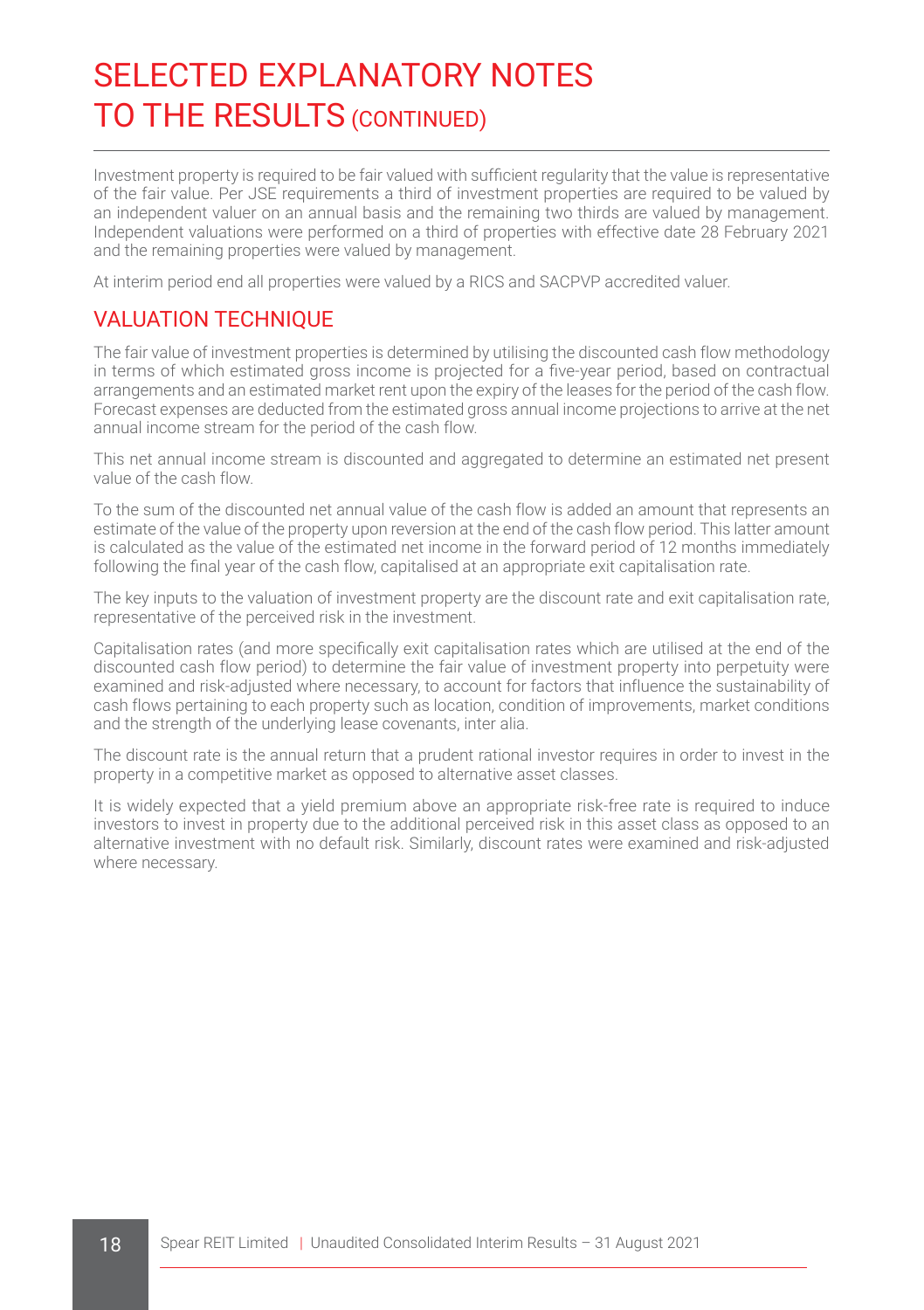

As at 31 August 2021, the following significant key assumptions and unobservable inputs used by the group in determining fair value were in the following ranges:

|                             |                   |                   | Commer-     |             |                    |              |
|-----------------------------|-------------------|-------------------|-------------|-------------|--------------------|--------------|
|                             |                   | <b>Industrial</b> | cial        | Retail      | <b>Hospitality</b> | <b>Total</b> |
| Average discount rate       | $\mathcal{O}_{6}$ | 12.88             | 13.21       | 12.88       | Note <sub>1</sub>  | 12.99        |
| Average capitalisation rate | (%)               | 8.88              | 9.21        | 8.88        | and 2              | 8.99         |
| Average exit capitalisation |                   |                   |             |             |                    |              |
| rate                        | $(\%)$            | 9.38              | 9.71        | 9.38        |                    | 9.49         |
| Average prior year exit     |                   |                   |             |             |                    |              |
| capitalisation rate         | $\frac{1}{2}$     | 9.33              | 9.29        | 9.13        |                    | 9.25         |
| Average rental growth rate  | $(\%)$            | 4.00              | 4.00        | 4.00        |                    | 4.00         |
| Average expense growth rate | $(\%)$            | 6.00              | 6.00        | 6.00        |                    | 6.00         |
| Structural vacancy range    | $(\%)$            | $0.5 - 2.0$       | $0.5 - 2.0$ | $0.5 - 2.0$ |                    | $0.5 - 2.0$  |
| Void period range           | (months)          | $2 - 4$           | $2 - 4$     | $2 - 4$     |                    | $2 - 4$      |

#### *Notes:*

• 15 on Orange Hotel is valued at the call option price of R265 million excluding the residential penthouse of *R12 million.*

• *UES was valued by an independent valuer at interim period end by using the residual method, which is a hybrid of the market approach, the income approach and the cost approach. This is based on the completed "gross*  development value" and the deduction of development costs and the developer's return to arrive at the residual *value of the development property.* 

These resulted in the following key metrics pertaining to the portfolio:

|                             |         |                   | Commer- |         |                           |         |
|-----------------------------|---------|-------------------|---------|---------|---------------------------|---------|
|                             |         | <b>Industrial</b> | cial    |         | <b>Retail Hospitality</b> | Total   |
| Average value per property  |         |                   |         |         |                           |         |
| (excluding land/bulk value) | (R'000) | 123 500           | 160 964 | 105 917 | 189 500                   | 140 719 |
| Average value per square    |         |                   |         |         |                           |         |
| metre                       | (Rands) | 4746              | 16832   | 13 0 51 | 13 4 9 8                  | 9 5 6 3 |

The fair market valuations are tested for reasonableness by comparing the resultant Rand per square metre against comparative sales of similar properties in similar locations.

It was found that the resultant rates per property and per asset class were reasonable and fair.

Further assumptions are used in the valuation of investment property. Inter-relationships between key unobservable inputs and fair value measurements are as follows:

The estimated fair value would increase/(decrease) if: the discount rate was lower/(higher); the reversionary capitalisation rate was lower/(higher); the expected market rental growth was higher/(lower); the expected expense growth was lower/(higher); the vacant periods were shorter/(longer); the rent-free periods were shorter/(longer); the the occupancy rate was higher/(lower); the estimate of market rentals was higher/(lower).

Due to Covid-19 all assumptions used by internal and external valuers were reviewed and adjusted where required. The material assumptions applied in property valuations have not changed materially from the prior year end, with the exception of the DoubleTree by Hilton Hotel.

The discount rate applied in the 2021 financial year varied between 13.5% and 14.50% (average 13.95%). The capitalisation rate applied in the 2021 financial year varied between 8.25% and 9.50% (average 8.95%).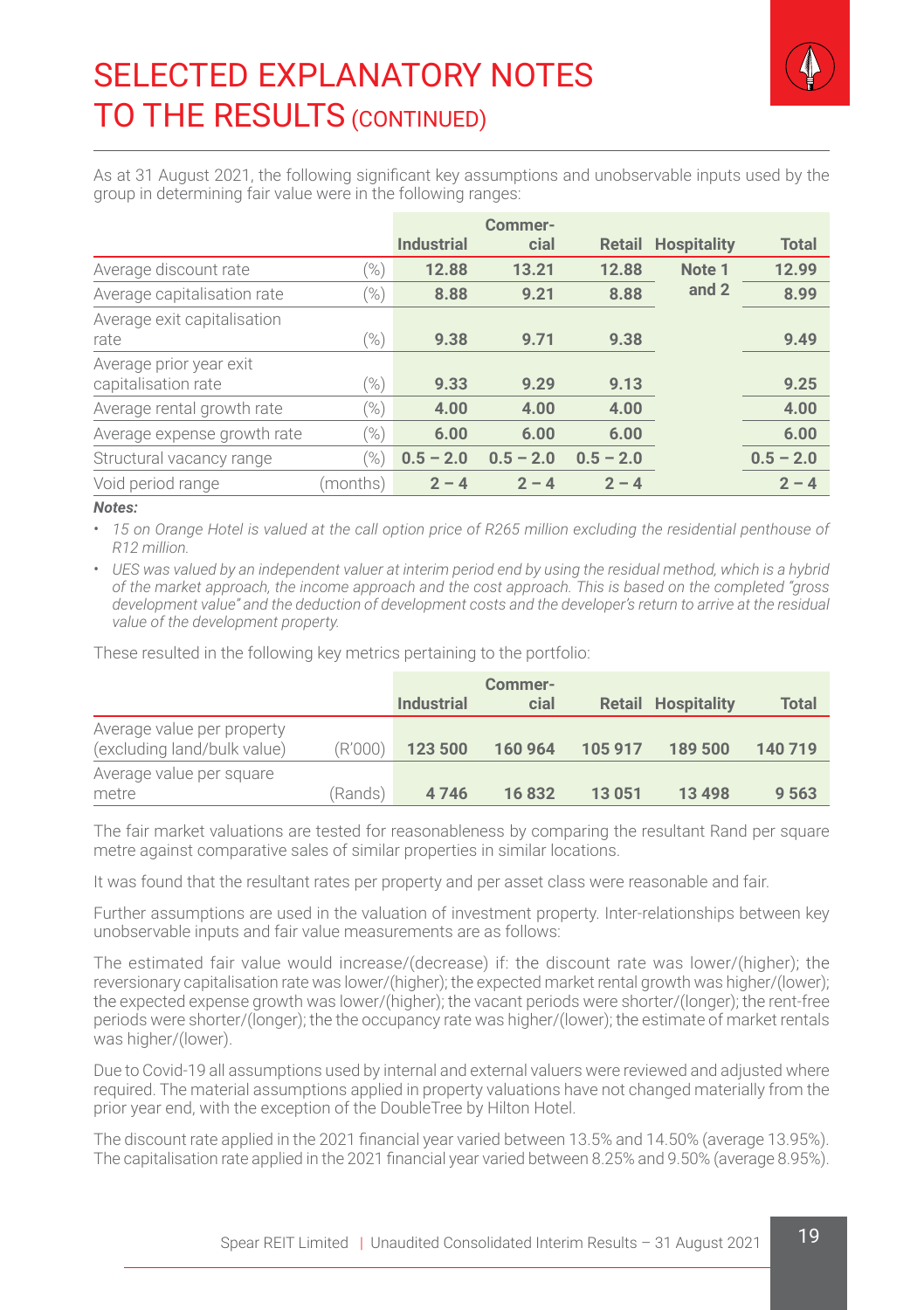The table below illustrates the sensitivity of the fair value to changes in the exit capitalisation rate:

|                                                                      | 2021<br>R'000 | 2020<br>R'000 |
|----------------------------------------------------------------------|---------------|---------------|
| Sensitivity analysis to capitalisation rates                         |               |               |
| Increase in fair value if capitalisation rates are decreased by 0.5% | 257459        | 254 693       |
| Decrease in fair value if capitalisation rates are increased by 0.5% | (230895)      | (228 422)     |

# SECTORAL PERFORMANCE

# INDUSTRIAL (GLA: 260 229m2 /Occupancy: 95.84%)

The industrial portfolio continued its strong performance during the interim period with consistent demand for Spear's rental properties across this asset type. Material blue-chip mid- and large-scale industrial unit user uptake was recorded in the form of new lets and lease renewals during the interim period. Spear's diverse industrial portfolio consists of modern logistics, mini, mid-size and large-scale industrial units with efficient designs, large yard areas and superior power supplies. More than  $57,500$ m<sup>2</sup> (22% of industrial GLA) of industrial letting activity took place during the interim period to three blue-chip tenants on long-term lease agreements.

### COMMERCIAL (GLA: 133 879m2 /Occupancy: 85.15%)

All of Spear's commercial assets are located in highly attractive, secure and well-established office nodes within Cape Town. The effects of the Covid-19 pandemic coupled with a clumsy vaccination rollout has had a negative impact on Spear's commercial portfolio. The most material vacancy creep has been evident within the commercial portfolio as a reluctance by businesses to initiate a return-to-work strategy in the absence of a wider vaccination rollout within the Western Cape. Corporate South Africa is initiating vaccination requirements within their respective business operations as a precursor to returning to office. The office market recovery will largely depend on the speed at which meaningful return-to-office strategies can be implemented. Asking rentals remain under pressure and the costs of placing tenants are costly as more flexible lease terms provide less income certainty.

#### RETAIL (GLA: 48 695m2 /Occupancy: 93.37%)

Spear's retail assets are in high growth nodes servicing Century City and the broader Northern Suburbs market. 41% of Spear's convenience retail portfolio is let to national tenants. Management has since inception only invested into convenience retail centres which has continued to pay off. The conveniencefocused retail portfolio had traded with resilience and has provided a strong income underpin during the interim period as South Africa moved through various infection waves and alert levels. Irrespective of the various lockdown levels a large percentage of tenants within the retail portfolio were able to trade, thus significantly reducing Spear's tenant support measures. Spear's retail asset performance and letting activity has been in line with management's forecasts. No significant retail tenant failures occurred during the interim period.

### HOSPITALITY (GLA: 28 078m2 /Occupancy: 100%)

The impact of the Covid-19 pandemic and South Africa still being on the red list of certain inbound feeder markets have not boded well for the hospitality sector. In recent weeks the world has started to open again with South Africa being removed off certain red lists, allowing inbound travel to recommence from those markets. The improved vaccination statistics within South Africa should result in further red list removals as we approach the last few months of 2021.

15 on Orange has reopened under the Capital Hotels & Apartments brand mid-August 2021. The nature of this new lease is a triple net fixed-income lease. The entrepreneurial approach adopted by the new operator has already shown to be bearing fruit as positive rooms, conferencing and F&B activity is evident across the property.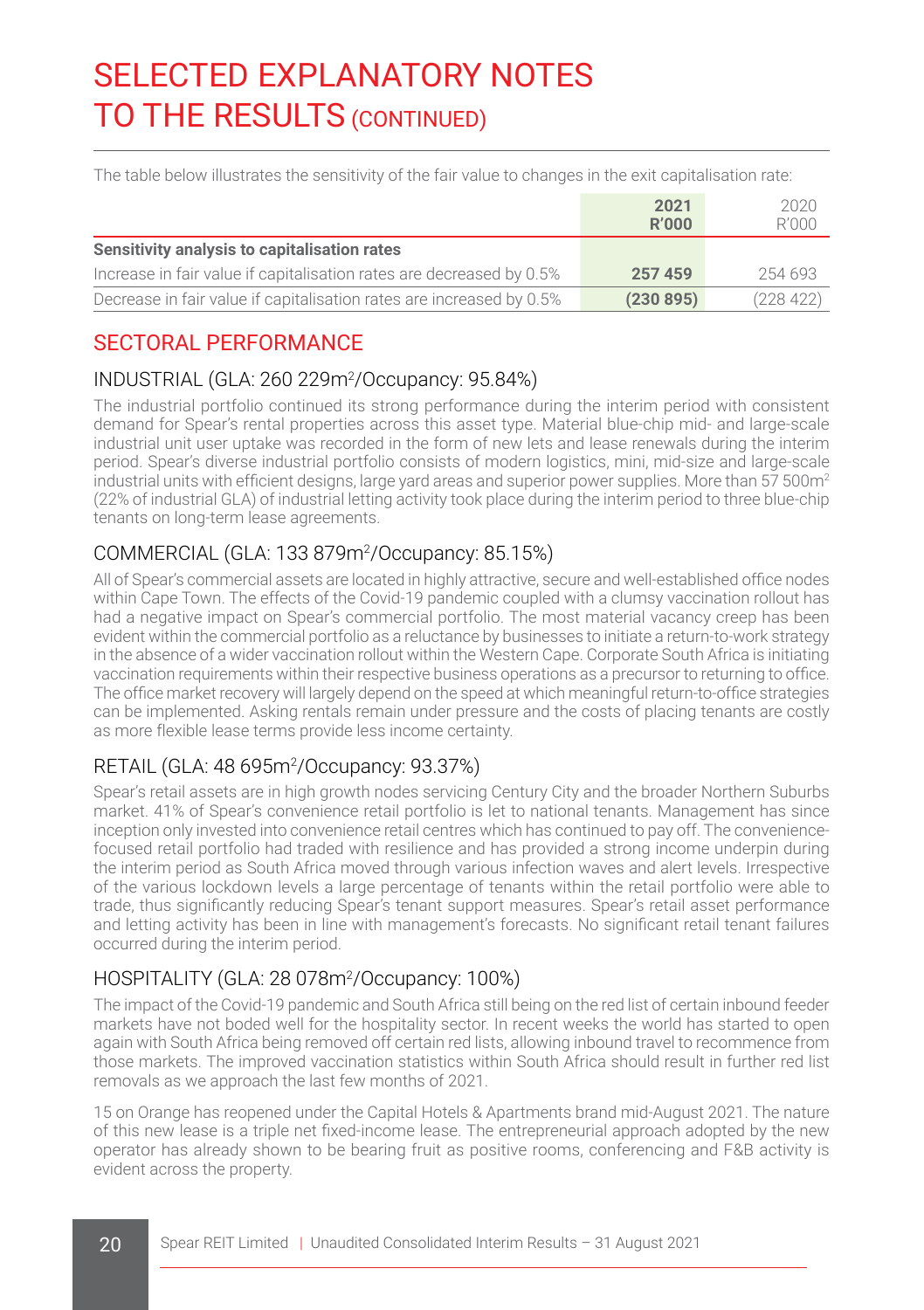

The DoubleTree by Hilton, Cape Town has post the move to alert level 2 shown marginal operational improvements. Certain international travel markets, domestic leisure and business markets have returned along with growing small meetings and conference events. The move to alert level 2 has resulted in improved hotel occupancy levels, F&B turnover and function room rentals as the hotel operations work towards breakeven levels. Aggressive operating expense management measures have remained in place since the onset of the Covid-19 pandemic to ensure prudent navigation of the trading environment.

# TENANT GRADING

|                                                        | <b>Gross</b><br>lettable area<br>m <sup>2</sup> | <b>Gross</b><br>lettable area<br>% | <b>Number</b><br>of tenants | <b>Number</b><br>of tenants<br>% |
|--------------------------------------------------------|-------------------------------------------------|------------------------------------|-----------------------------|----------------------------------|
| $A -$ Large national, listed and<br>government tenants | 234 136                                         | 50                                 | 99                          | 24                               |
| $B$ – Smaller international and<br>national tenants    | 190 822                                         | 40                                 | 251                         | 62                               |
| $C -$ Other local tenants and<br>sole proprietors      | 11 992                                          | 3                                  | 58                          | 14                               |
| Vacant                                                 | 33 932                                          |                                    |                             |                                  |
|                                                        | 470881                                          | 100                                | 408                         | 100                              |

# LETTING ACTIVITY

The table below reflects the letting activity of the interim period:

|                                        | <b>Expiries</b><br>and<br>cancel-<br><b>lations</b><br><b>GLA</b> | Gross<br>rental<br>at expiry<br><b>R'000</b> | Average<br>gross<br>expiry<br>rental<br>R/m <sup>2</sup> | Renewals/<br><b>New lets</b><br><b>GLA</b> | <b>Gross</b><br>rental at<br>renewals/<br>new lets<br><b>R'000</b> | Average<br>aross new<br>rental<br>R/m <sup>2</sup> | Average<br>rental<br>reversion |
|----------------------------------------|-------------------------------------------------------------------|----------------------------------------------|----------------------------------------------------------|--------------------------------------------|--------------------------------------------------------------------|----------------------------------------------------|--------------------------------|
| Commercial                             | 17 157                                                            | 2311                                         | 134.70                                                   | 13705                                      | 1742                                                               | 127.11                                             | (5.63)                         |
| Industrial                             | 48 278                                                            | 2421                                         | 50.14                                                    | 44 479                                     | 2 1 5 7                                                            | 48.49                                              | (3.29)                         |
| <b>Retail</b>                          | 8 1 3 4                                                           | 698                                          | 85.82                                                    | 7655                                       | 680                                                                | 88.79                                              | 3.46                           |
| <b>Hospitality</b>                     | 16 179                                                            | 706                                          | 43.65                                                    | 16 179                                     | 2 2 6 8                                                            | 140.21                                             | 221.24                         |
| <b>Total</b>                           | 89 748                                                            | 6 1 3 6                                      | 68.37                                                    | 82018                                      | 6847                                                               | 83.48                                              | 22.11                          |
| <b>Excluding</b><br><b>Hospitality</b> | 73 569                                                            | 5430                                         | 73.81                                                    | 65839                                      | 4579                                                               | 69.54                                              | (5.78)                         |

**O** Spear's lease expiry profile remains defensive with a WALE of 27 months

 Early tenant engagement has contributed and mitigated deep negative rental reversions, specifically in the commercial portfolio

**O** The consensus view is that portfolio rentals are largely market-related and assets remain in attractive nodes

Industrial reversion is due to one tenant that was replaced on a new long-term lease over 11 000 $\mathrm{m}^2$  – this was in line with management's forecast

**O** Retail letting activity remains resilient as demand for retail units persists.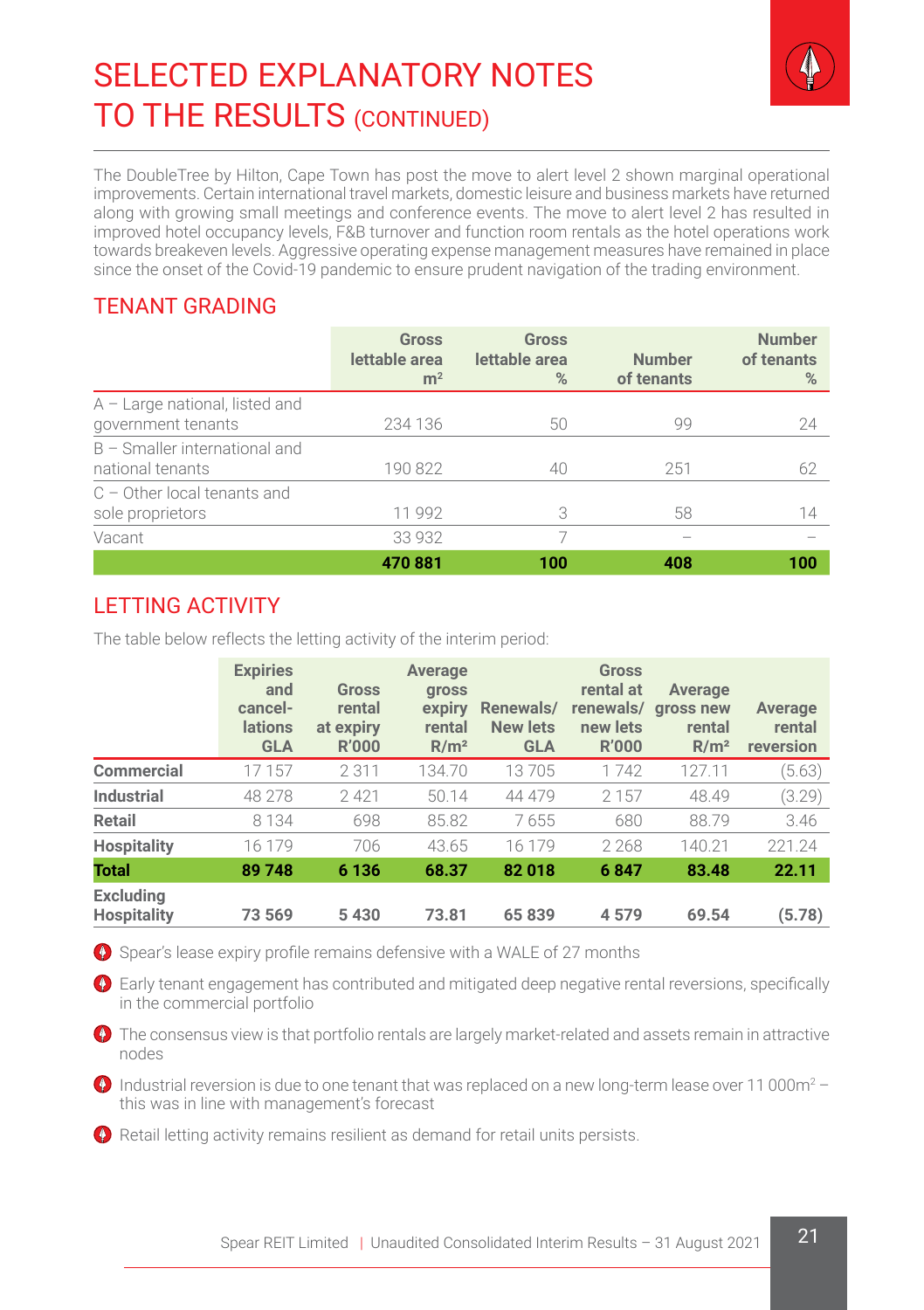#### LEASE EXPIRY PROFILE

#### LEASE EXPIRY PROFILE BASED ON GLA



#### LEASE EXPIRY PROFILE BASED ON REVENUE

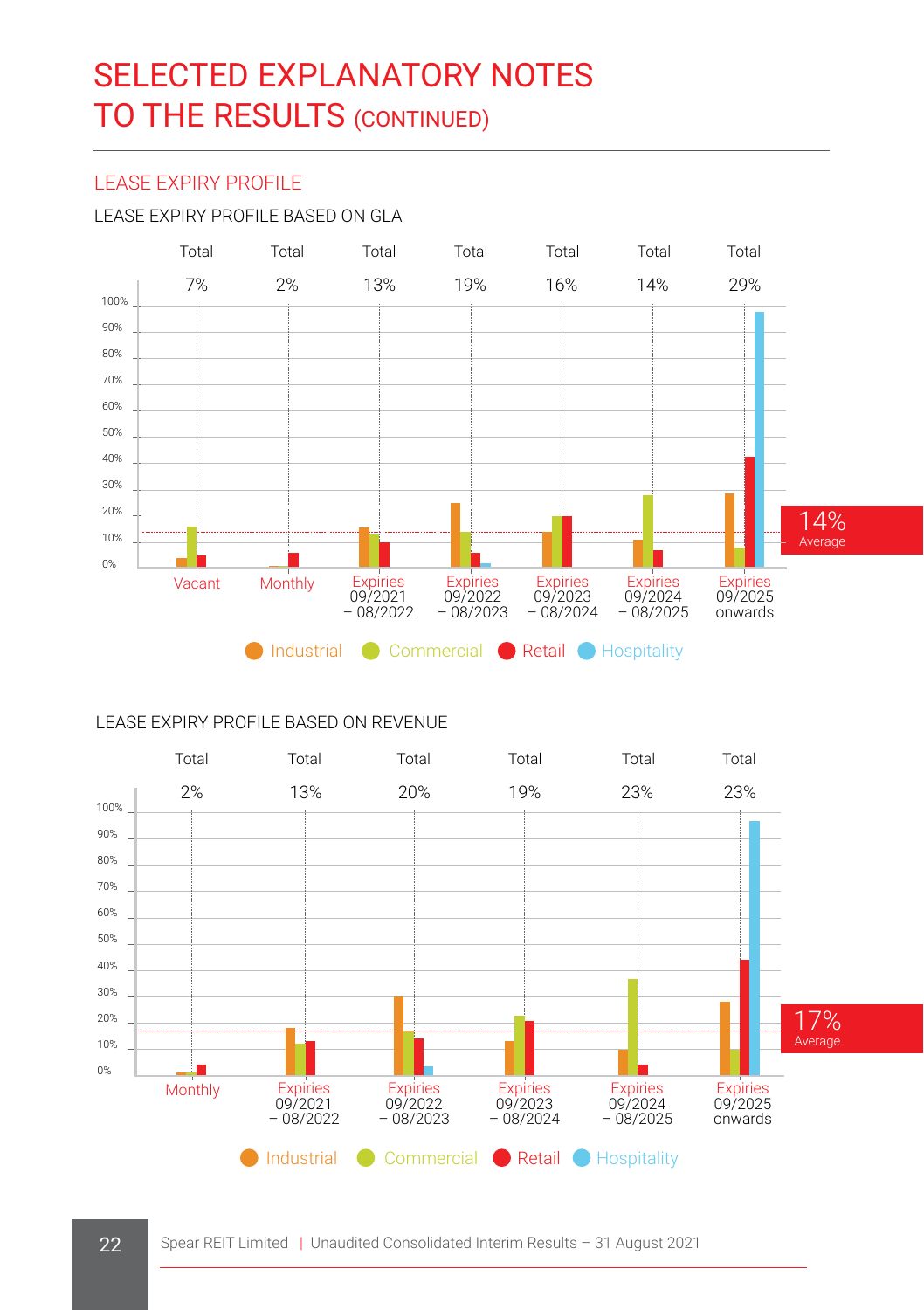

# CAPITAL EXPENDITURE AND REDEVELOPMENT

#### 11 HEWETT AVENUE, EPPING

Management recently concluded a long-term lease renewal with Nampak Limited situated in Epping, Cape Town. The initial warehouse occupied was 12 500m<sup>2</sup> and given growth demands Nampak has required specific upgrades and extensions to be affected to the property off the back of the extended lease tenure. An additional 2 000m<sup>2</sup> warehouse has been constructed to create a consolidated 14 500m<sup>2</sup> modern warehouse facility together with a 1 MVA rooftop solar PV solution.

- **O** Total capital expenditure: R34 million
- $\bullet$  Initial post capital expenditure vield: 9.33%
- **Q** Lease tenure: 10 years
- Status: Additions completed and roof infrastructure to be completed in December 2021

#### BEACON WAY, BEACONVALE

Management concluded a long-term lease and redevelopment agreement with UCD (Nova Marine), which is a wholly owned subsidiary of Sturrock Grindrod Marine Services. The property has been redeveloped into a state-of-the-art container terminal and bulk storage facility. The erf size of the property is 32 000 $m<sup>2</sup>$ with a total yard area of 24 000m<sup>2</sup> utilised as the container terminal and the balance of the warehouse and offices for storage and administration.

- **O** Total capital expenditure: R44 million
- **O** Initial post capital expenditure yield: 9.03%
- **Q** Lease tenure: 10 years
- Status: Completed

### CAPITAL ALLOCATION AND STRATEGIC FOCUS

Capital allocation is a key pillar in the establishment and maintenance of a high-quality real estate portfolio. Management interrogates in detail the best use of every rand deployed across the business and how it would add value to the underlying business and provide long-dated shareholder returns.

Capital preservation under the current environment further enhances the balance sheet and provides optionality to management. The current trading environment demands that the allocation of capital be done in the most strategic and most prudent manner possible.

Earmarked capital will be deployed as follows:

- <sup>1</sup> Share buybacks from retained income and cash reserves at pricing levels where the distribution yield is more accretive than an acquisition yield on a new portfolio asset
- Acquisitions or development/redevelopment opportunities with a primary focus on convenience retail, logistics-focused industrial and mixed-use assets



As part of management's active balance sheet management approach continuous evaluations are done across the portfolio to assess which assets are ripe for disposal or redevelopment. Maximising shareholder value and aligning the balance sheet with strategic LTV goals inform management's disposal consideration. Disposal proceeds will be deployed into management's stated LTV reduction roadmap until the stated mid-point has been reached, being in the region of 40% LTV.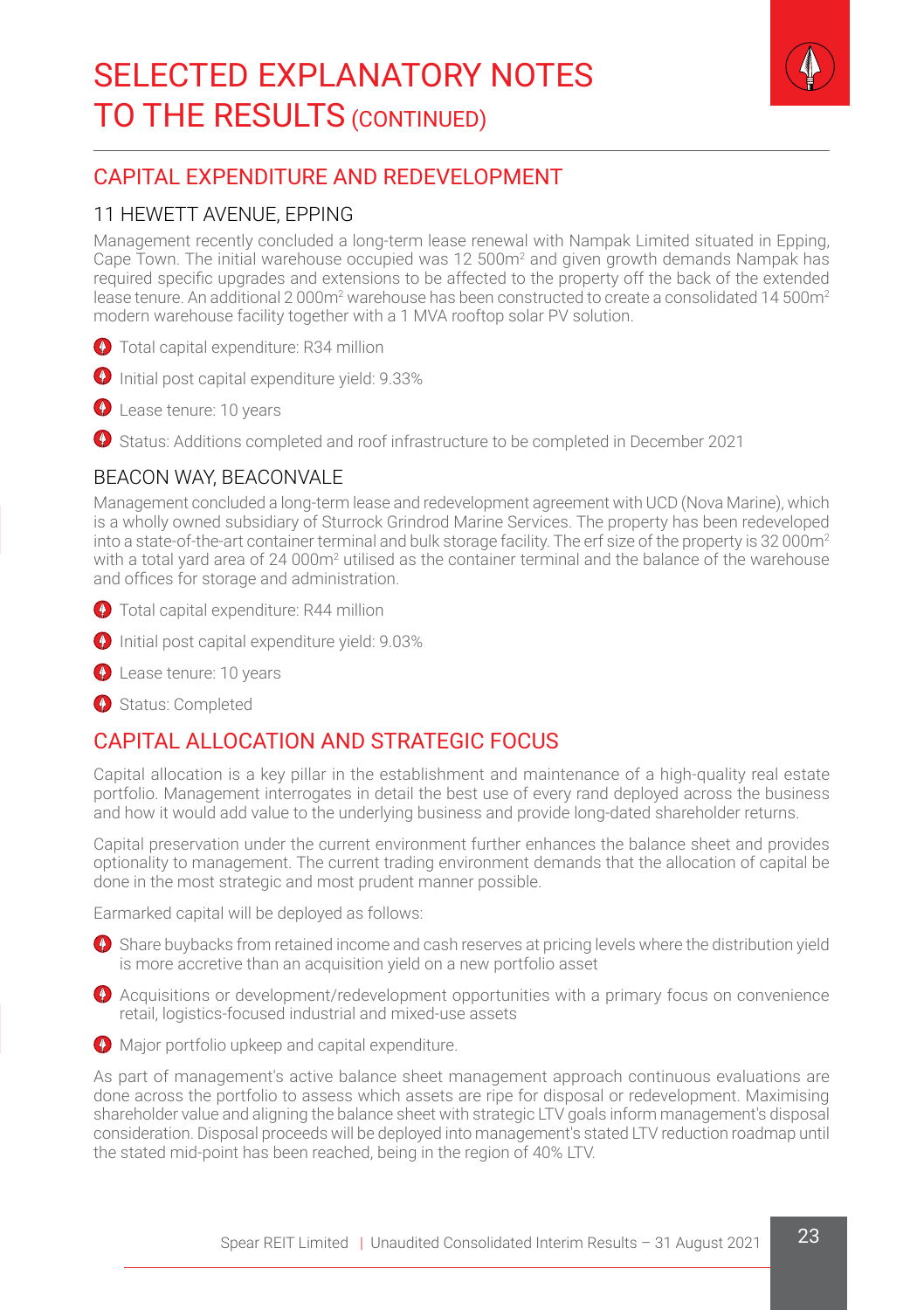#### BALANCE SHEET AND RISK MANAGEMENT

Management has maintained its obsession with its hands-on, active, and prudent balance sheet management approach. The pandemic environment of the past 18 months tested Spear's balance sheet and we proudly reflect on how robustly it held up against the impact of Covid-19. Spear's balance sheet remains robust and meeting all covenants.

Management maintains strong and unblemished relationships with its funding partners Nedbank CIB and Standard Bank Real Estate Finance. Spear's funders have been incredibly supportive and remain aligned with Spear's strategic and growth objectives within the Western Cape.

Spear's strictest covenants were relaxed for the FY2021 and FY2022 measurement periods from 50% LTV to 55% LTV, 2.0 interest cover ratio ("ICR") to 1.75 times ICR. The latter further underscores the level of alignment Spear enjoys with its funders as the above relaxations gave management the scope to actively focus on navigating Spear through the pandemic environment.

Both the LTV and ICR currently are well below covenant levels and improving.

Management's LTV reduction roadmap is in place as earmarked assets are being actively marketed to give effect to a 38% – 43% LTV over the next 12 – 18 months with a clear strategic intent of operating in the mid-point range of 41%. The group's gearing levels at the end of the reporting period were at 45.91%.

Spear's hedging policy remains in the range of 55% – 65% of debt hedged at any given time. Given the current interest rate environment, management took advantage of the historically low variable interest rate and is currently on the lowest end of its debt hedged strategy. Hedging activity will increase within the next six months.

Spear's debt portfolio remains actively managed with an all-in cost of debt for the interim period of 7.01% and a hedged ratio of 55.16% at the end of the period with the weighted average cost of fixed debt being 8.34%.

Spear's debt expiry profile provides no short to medium-term refinancing risk with the weighted average expiry being 30 months with the bulk of Spear's debt coming due for renegotiation in FY2024 onwards.

### COST-TO-INCOME

SA REIT gross total cost-to-income is 43.13%, increasing from 39.82% for the prior financial year.

Administrative cost-to-income for the period was 6.86%, increasing from 5.48% for the prior financial year.

The increases are directly related to the increased provisions and vacancies and normalised post Covid-19 expenditure.

The ratios are expected to reduce in the final six months of the year after the commencement of the 15 on Orange lease and as the vacancy rate reduces.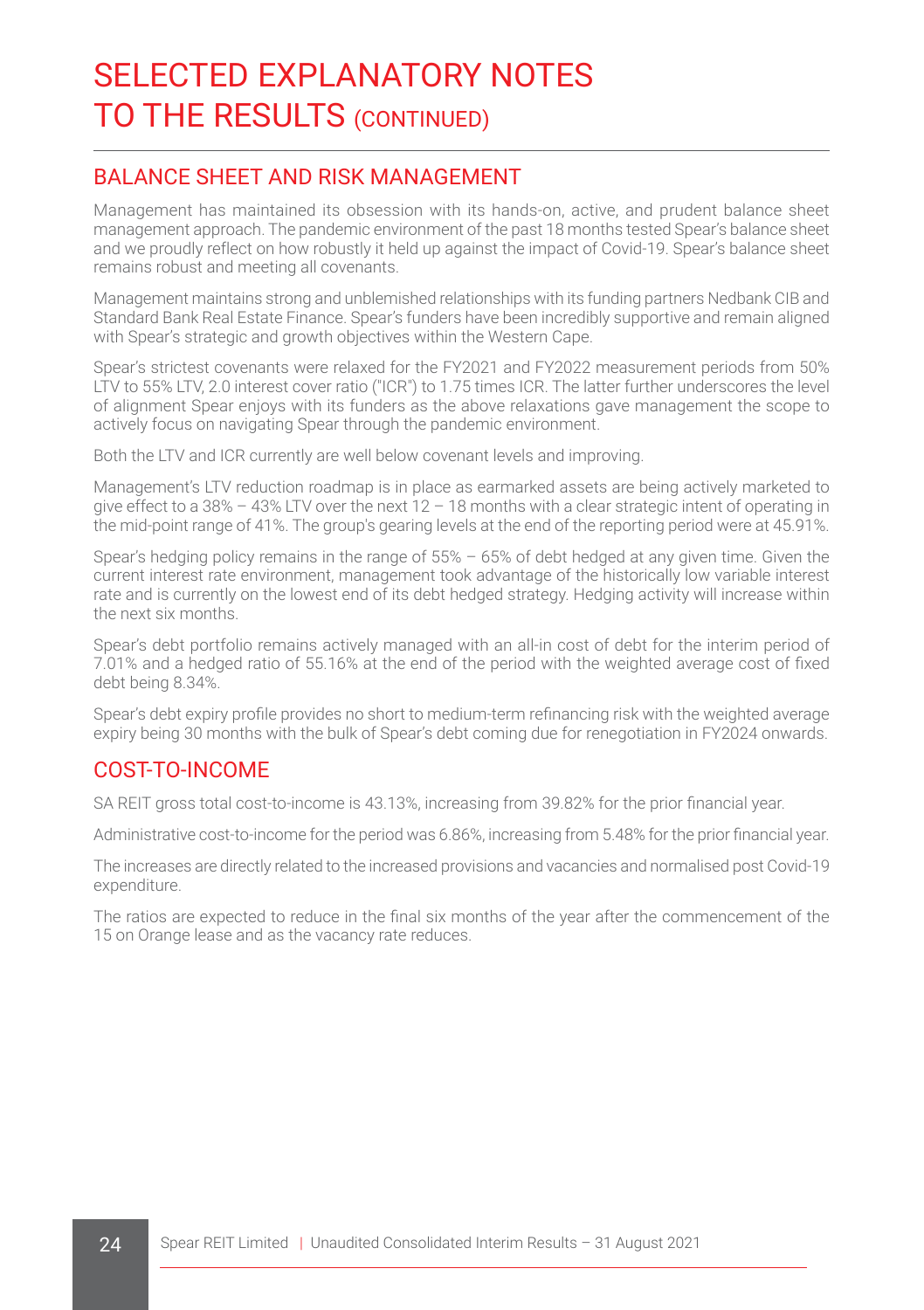

### BORROWINGS AND FUNDING

During the period a total of R512.98 million of gross debt was refinanced. A total of R480 million of the refinanced debt was fixed and the all-in fixed rate improved by a weighted average of 73 basis points for the refinanced debt.

Post interim period a further R256.87 million of variable debt has been refinanced on improved and extended terms.

Management is monitoring the interest rate environment to continuously seek opportunities to improve group funding as well as increase hedged positions at the appropriate time.

#### GROUP COVENANTS

There has been no change in group covenant levels set by financial institutions in the interim period.

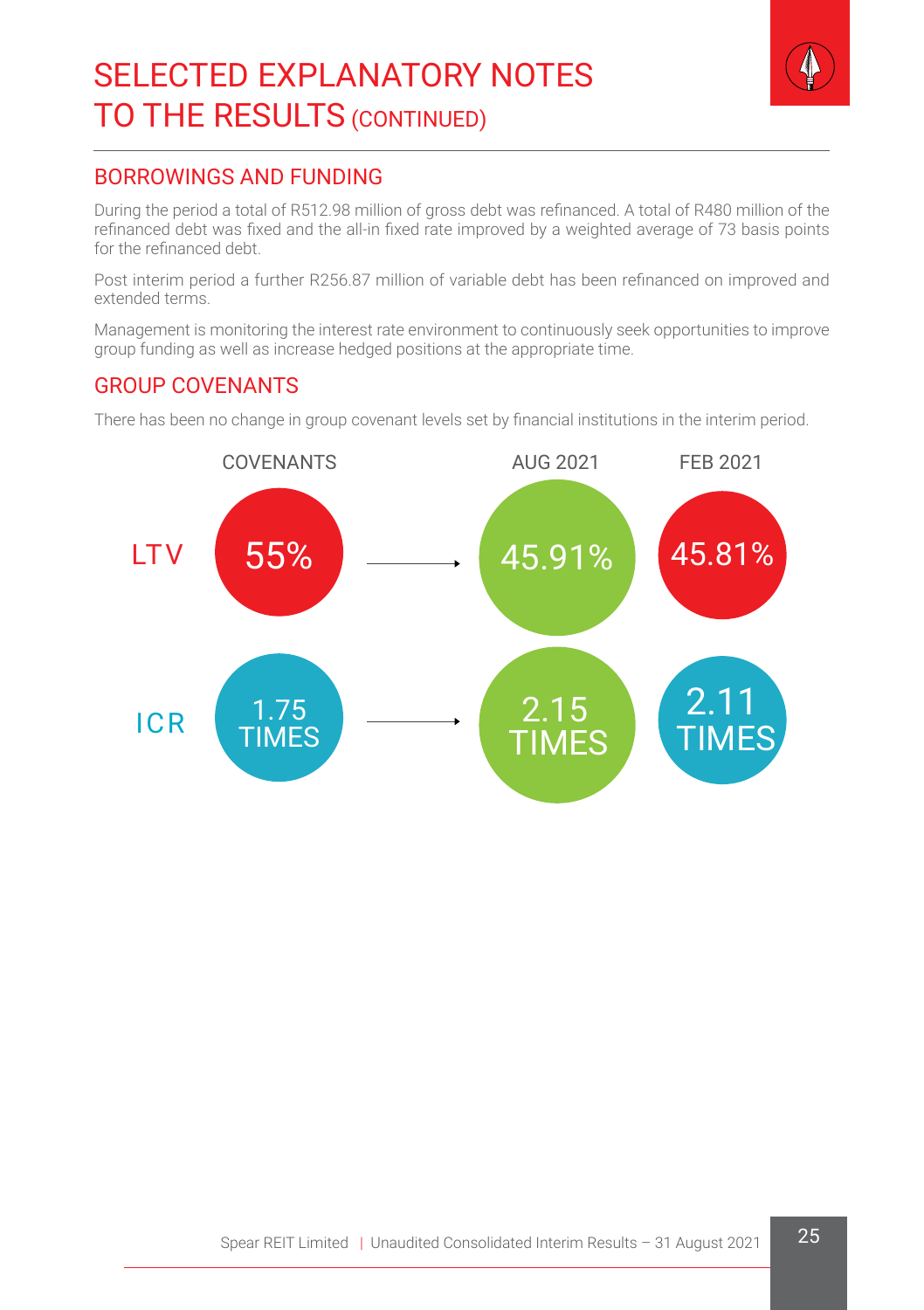#### GROUP GEARING

GEARING RATIO



IN-FORCE COST OF DEBT FOR PERIOD



At period end the variable prime-linked loans bear interest at an average rate of prime less 1.43% and variable JIBAR-linked loans at an average margin of JIBAR plus 1.93%.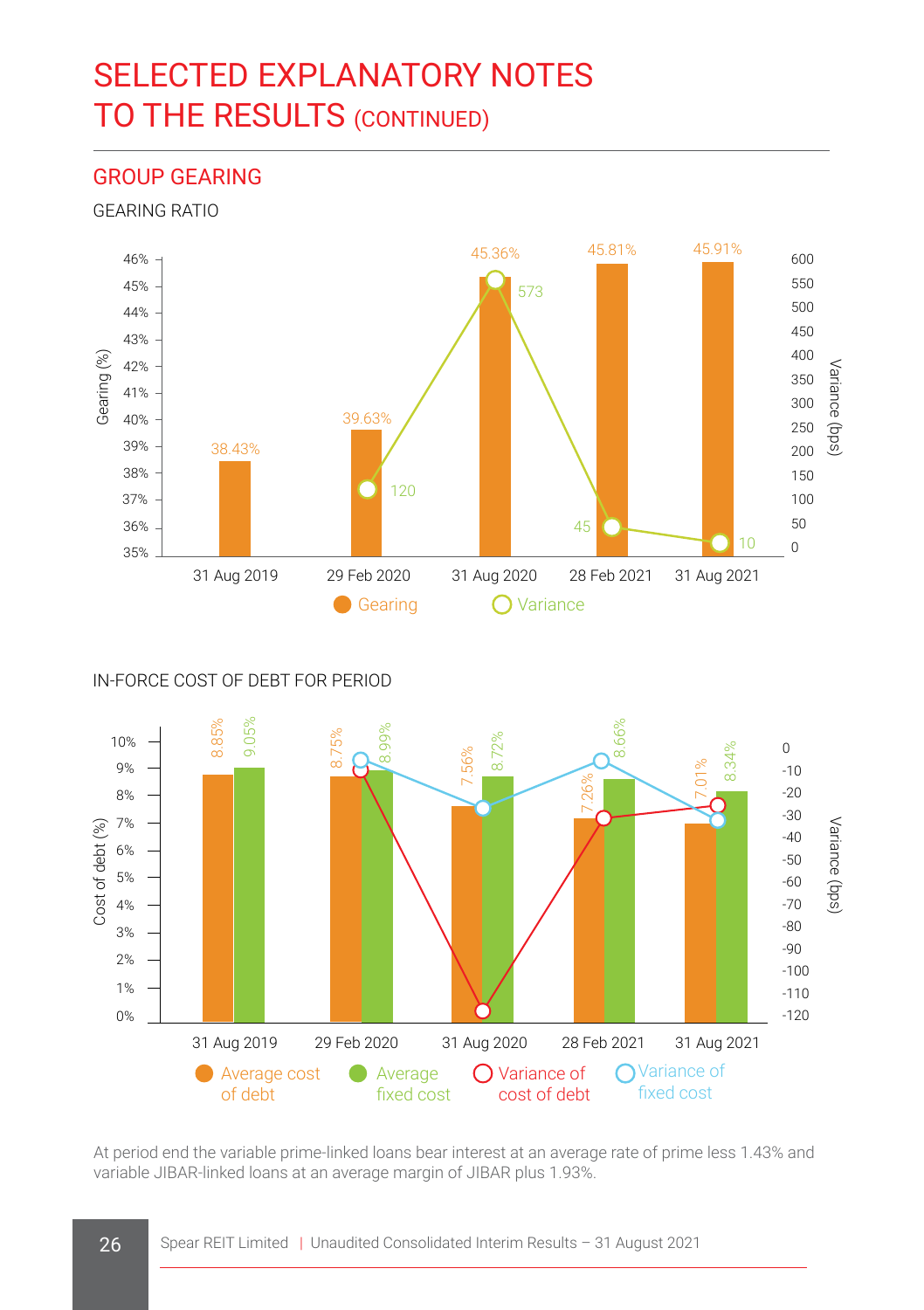

# GROUP DEBT PROFILE



# R1.2bn R967m Fixed debt **55.2%**

Cost Cost

Weighted

average maturity 34 months

8.34% 5.62% Variable debt **44.8%**

> Weighted average maturity 31 months



| R34m                | FY2022 2%  |
|---------------------|------------|
| R241m               | FY202311%  |
| R1.04 <sub>bn</sub> | FY2024 48% |
| R405m               | FY2025 19% |
| R439m               | FY2026 20% |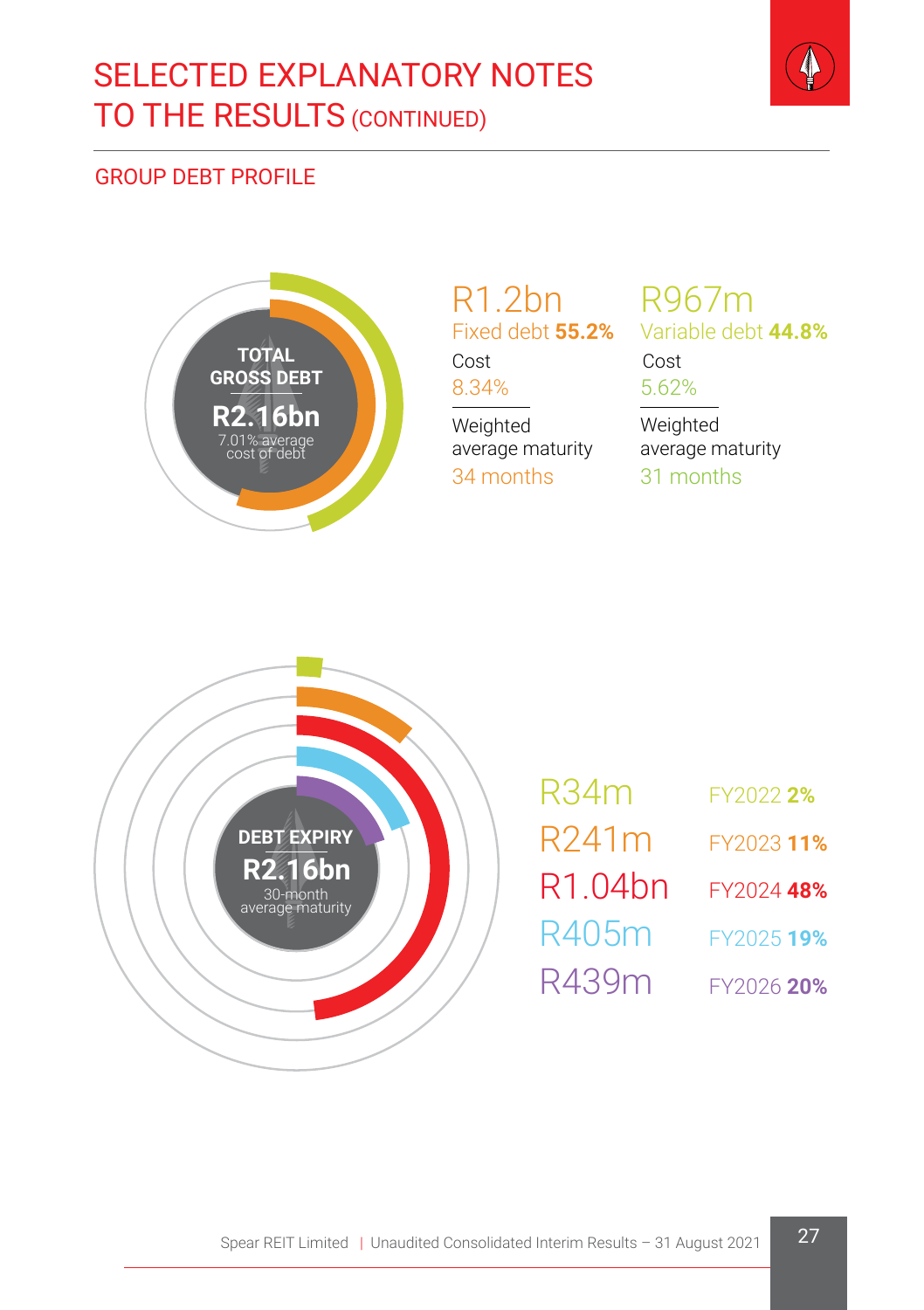# LTV FORECAST



#### TANGIBLE NET ASSET VALUE



The above ratio is IFRS compliant and is required for disclosure but please refer to Appendix 1 and table for the SA REIT NAV calculation.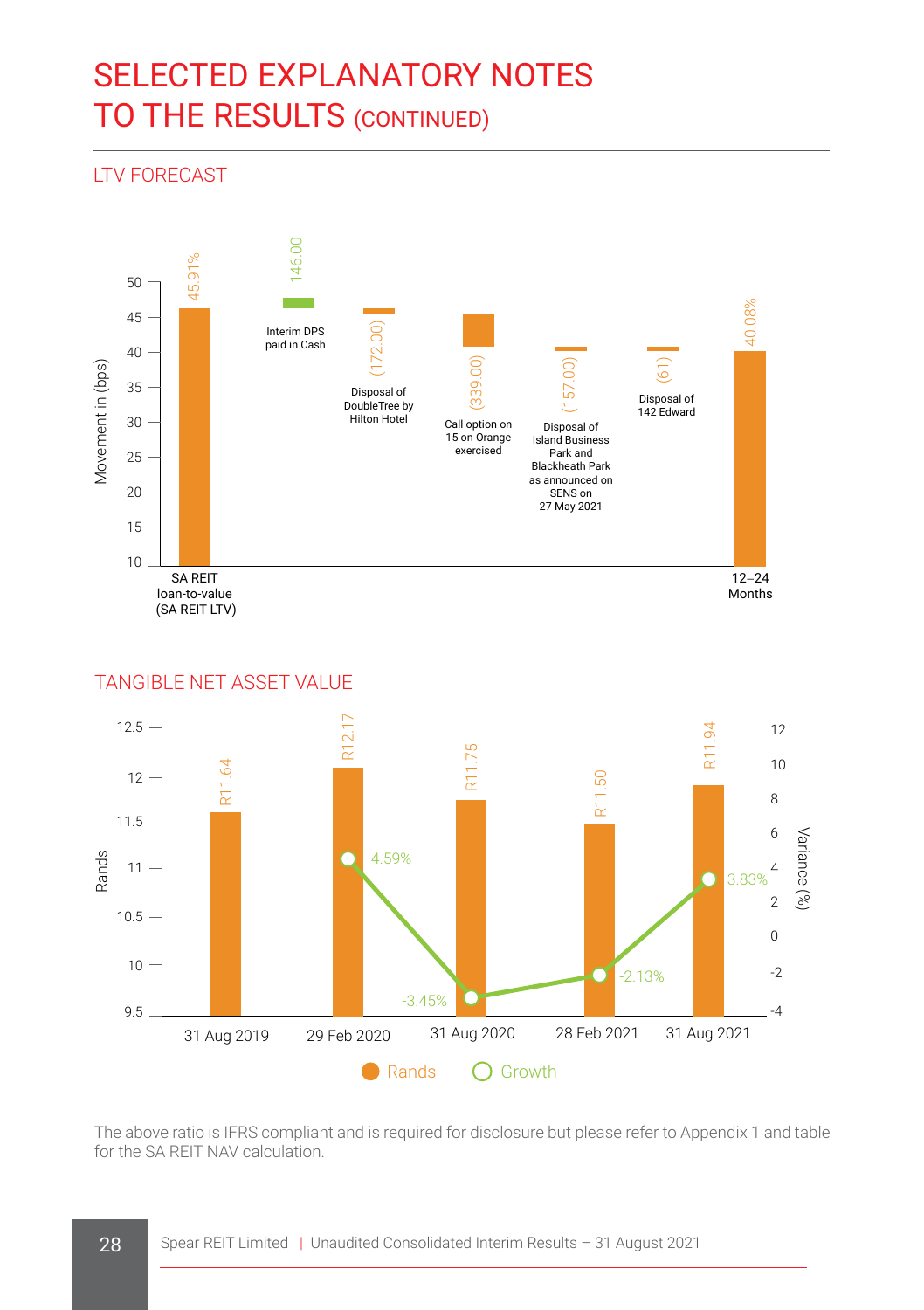

#### TNAV BRIDGE



# **SUSTAINABILITY**

#### SOLAR PV ROLLOUT

Spear aligns itself with a people, planet, and profit approach to business operations. Spear's sustainability strategy is modelled and tested on every investment considered and executed upon by the business. Management continually seeks opportunities to place less and less reliance on fossil fuel-generated electricity. Renewable energy solutions such as solar PV and water augmentation systems will continue to be rolled out onto as many assets as possible across the portfolio. Spear has partnered with leading industry experts in the execution of its sustainability strategy and remains committed to reducing the group's carbon footprint.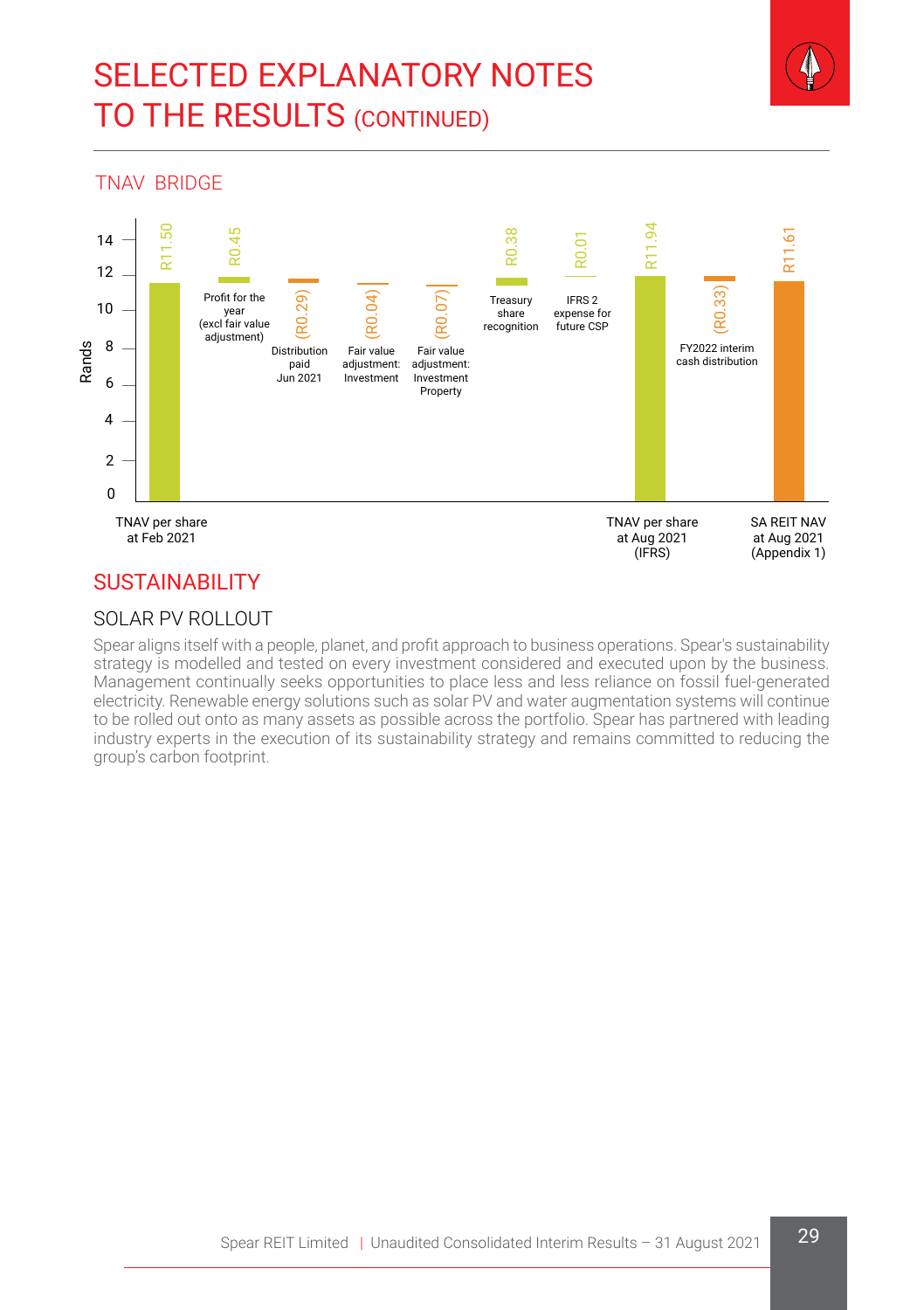#### SUMMARY OF SOLAR PV

| NUMBER OF<br>PROPERTIES WITH<br>SOLAR | % OF<br>PORTFOLIO   | AVERAGE SOLAR<br>PFNETRATION<br><b>RATE</b><br>ملعامر |
|---------------------------------------|---------------------|-------------------------------------------------------|
| <b>CURRENT: 9</b>                     | <b>CURRENT: 28%</b> | <b>CURRENT: 28%</b>                                   |
| <b>FUTURE: 9</b>                      | <b>FUTURE: 34%</b>  | <b>FUTURE: 30%</b>                                    |
| <b>TOTAL: 18</b>                      | <b>TOTAL: 63%</b>   | <b>TOTAL: 29%</b>                                     |
| ⊂ TOTAL kWp OF<br>I⊃ SOLAR INSTALLED  | ROOF RENTAL         | <b>FINANCED</b>                                       |
| <b>CURRENT: 3 970</b>                 | <b>CURRENT: 7</b>   | <b>CURRENT: 2</b>                                     |
| <b>FUTURE: 4 035</b>                  | <b>FUTURE: 4</b>    | <b>FUTURE: 5</b>                                      |
| <b>TOTAL: 8 005</b>                   | <b>TOTAL: 11</b>    | TOTAI : 7                                             |

|                                              | <b>CURRENT (9)</b><br><b>R'000</b> | <b>FUTURE (9)</b><br>R'000 | <b>TOTAL (18)</b><br><b>R'000</b> |
|----------------------------------------------|------------------------------------|----------------------------|-----------------------------------|
|                                              | R'000                              | R'000                      | R'000                             |
| Average annual roof rental per property      | 133                                | タクラ                        | 239                               |
| Average annual savings per financed property | 134                                | 429                        | 345                               |

|                                 | <b>CURRENT (9)</b><br>R'000 | <b>FUTURE (9)</b><br>R'000 | TOTAL (18)<br>R'000 |
|---------------------------------|-----------------------------|----------------------------|---------------------|
| Value of PV Solar - Roof Rental | 31 798                      | 21.367                     | 53 164              |
| Value of PV Solar - Financed    | 10.004                      | 13.544                     | 23.548              |

Management through its solar PV strategy has successfully initiated and completed solar PV solutions for nine out of 18 properties with the balance set for completion towards the end of FY2022.

Approximately 6 – 7.1 million KwH of solar energy will be generated over the next 12 months on the 18 completed sites with an anticipated penetration rate of 29%. Post the increase in allowable solar PV system sizes management has approved the scaling up on both Sable Square Shopping Centre by an additional 400kWp and Mega Park Industrial Estate by an additional 1 750kWp.

#### WATER CONTINUITY

Water continuity and resources management continues across the real estate portfolio with water augmentation and purification systems installed across the commercial office portfolio in the form of reverse osmosis water purification systems for clean potable water and grey water systems for ablutions and landscaping services reducing the overall reliance and usage of clean water. Bulk water storage facilities remain installed and active across the portfolio linked into operational boreholes and well points.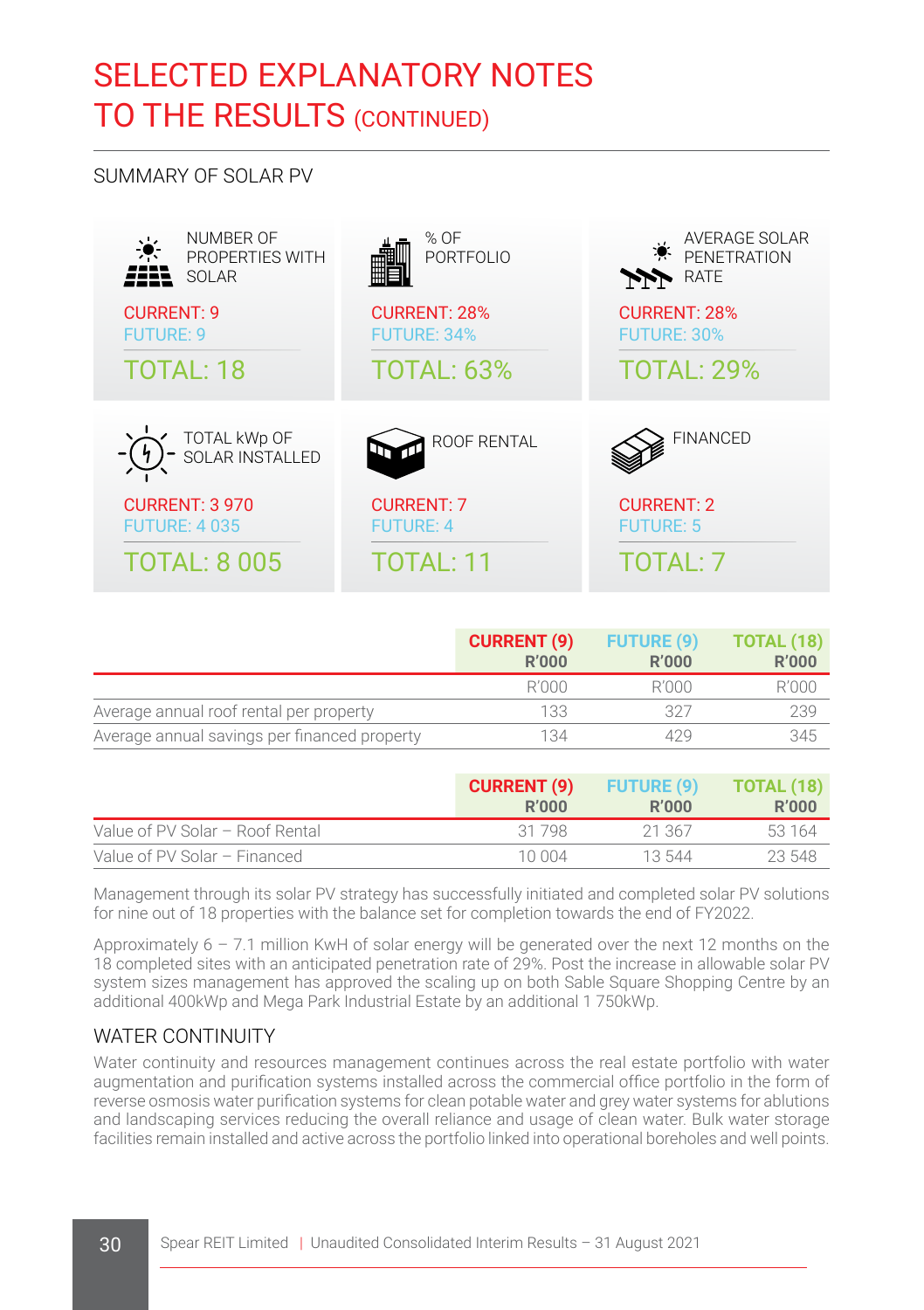

#### **OUTLOOK**

Spear's management team has been energised and deeply encouraged by the trading performance during the interim period. The balance of the year ahead is set to further reflect the strength and resilience of the Spear portfolio as earnings enhancements start to flow through meaningfully.

The short-term economic outlook in South Africa remains muted, and the low-growth environment is likely to be a stubborn feature of our operating landscape for the near to medium term.

Passing rentals particularly in the commercial sub-sector will remain under pressure for some time as excess supply is taken up by return-to-work momentum and residential conversions. Management anticipates that the second half of the financial year's overall performance will improve on the interim period performance. Letting activity progress post the interim period is indicating strong conversion rates along with increasing new let activity. Management does not anticipate negative rental reversions to deepen excessively further than the statistics provided in the interim period. Rental collection percentages have continued to trend upwards together with historical deferments consistently being reduced by tenants. The management team will remain intently focused on rental and tenant preservation on an operational level and sound financial management on a balance sheet and income statement level.

South Africa must be removed off travel red lists and we anticipate this to happen by December 2021. Positive signs of localised leisure and growing business travel have been noted within Spear's hospitality assets during the interim period and beyond as business on the books reflects a growing inclination for larger scale meetings and conferences within the current alert level 2 regulations. As the vaccination rollout gains further momentum and citizens receive their second vaccination shot, we anticipate a meaningful return-to-office trend to kick into gear. The latter will contribute towards vacancy reduction within the current commercial portfolio, however, asking rentals will remain under pressure for some time.

- **O** Management will maintain its active and hands-on management approach
- Aggressively filling of vacant space for additional cash flow unlock
- All health and safety protocols continue to be maintained across the portfolio
- **O** Management will focus on improving on rental collection percentages and recovering historical debtors
- Actively and successfully dispose of earmarked assets in line with Spear's LTV reduction strategy
- Western Cape only focus will be maintained and proximity to assets remain excellent
- **O** Demand for rental properties within the Western Cape has increased post the civil unrest in KwaZulu-Natal and Gauteng
- $\bullet$  No major decline in portfolio fair value during FY2022.

#### PROSPECTS AND GUIDANCE

As we start to come to grips with a post-Covid-19 world, the economic outcomes are only partially in view. Spear's regional focus has in certain respects shielded the business from the deep national impact brought on by the pandemic on the real estate sector. Spear's portfolio bias to high-quality industrial assets within the Western Cape has been a strong moat around the business. The main acquisitive priority will be further investment into high-quality industrial/logistics assets together with increasing the convenience retail portfolio. Management is focused on reducing the vacancy creep within the commercial portfolio and realising its exit from hospitality within the next 12 – 18 months. High-quality fixed-income assets will become the sole investment class for Spear.

The national real estate sector will continue to operate under very tough trading conditions as South Africa navigates its way through the aftermath of the Covid-19 pandemic and the severely negative economic consequences left in its wake. Limited macroeconomic improvements in the trading environment will occur in the short to medium term, making the road ahead extremely tough and generally difficult to fully chart.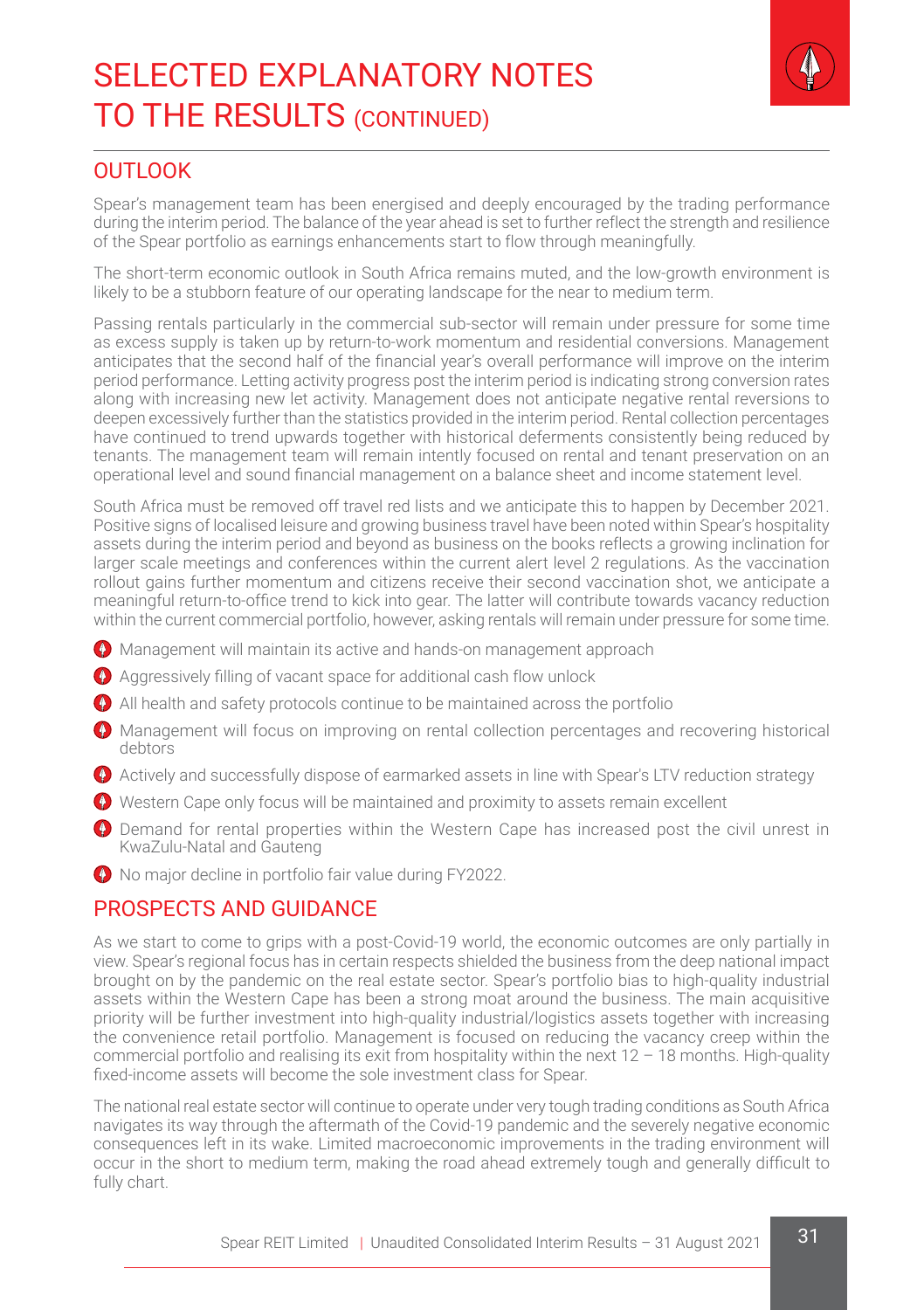#### **Spear remains on track to achieve management's guidance set out to the market for FY2022. Management's guidance remains a DPS growth of 6% – 8% for FY2022 based on an 80% payout ratio.**

Spear has increased its payout ratio from 80% (FY2021) to 85% of DIPS for HY2022. Should the second half of the financial year deliver similar performance or stronger than the interim period, the board will strongly consider further increasing the payout ratio.

Spear continues to meet all its funding covenants and remains sufficiently capitalised to meet all shortand long-term commitments. Management conducts regular cash flow analysis to stress test the cash flows on a rolling 12-month basis. This includes a range of scenarios of tenant collections and creditor requirements.

Management will provide a further trading update and guidance on a final distribution per share declaration in a pre-close presentation prior to year-end.

The guidance is based on the following assumptions:

- Continuous recovery of the macroeconomic environment post-pandemic
- No further extensive and deeply prohibitive lockdowns
- **O** Lease renewals are concluded per the company forecast
- No major tenant failures occur during the balance of the financial year
- **O** Tenants will maintain their ability to settle historical deferments together with the rising costs of occupancy
- South Africa is removed off more travel red lists resulting in inbound travel recovery
- **C** Return-to-office momentum increases as vaccination percentages increase nationally
- <sup>1</sup> No significant periods of load shedding or grid failures
- No major civil unrest within the Western Cape and the rest of South Africa.

Any changes in the above assumptions may affect management's forecast for the year ending 28 February 2022.

The information and opinions contained above are recorded and expressed in good faith and are based on reliable information provided to management.

No representation, warranty, undertaking or guarantee of whatsoever nature is made or given with regard to the accuracy and/or completeness of such information and/or the correctness of such opinions.

The forecast for the period ending 28 February 2022 is the sole responsibility of the directors and has not been reviewed or audited by Spear's independent external auditors.

#### SUBSEQUENT EVENTS

The directors are not aware of any events that have occurred since the end of the reporting period and which have had a material impact on the results and disclosures in these provisional summarised consolidated interim financial results for the six months ended 31 August 2021.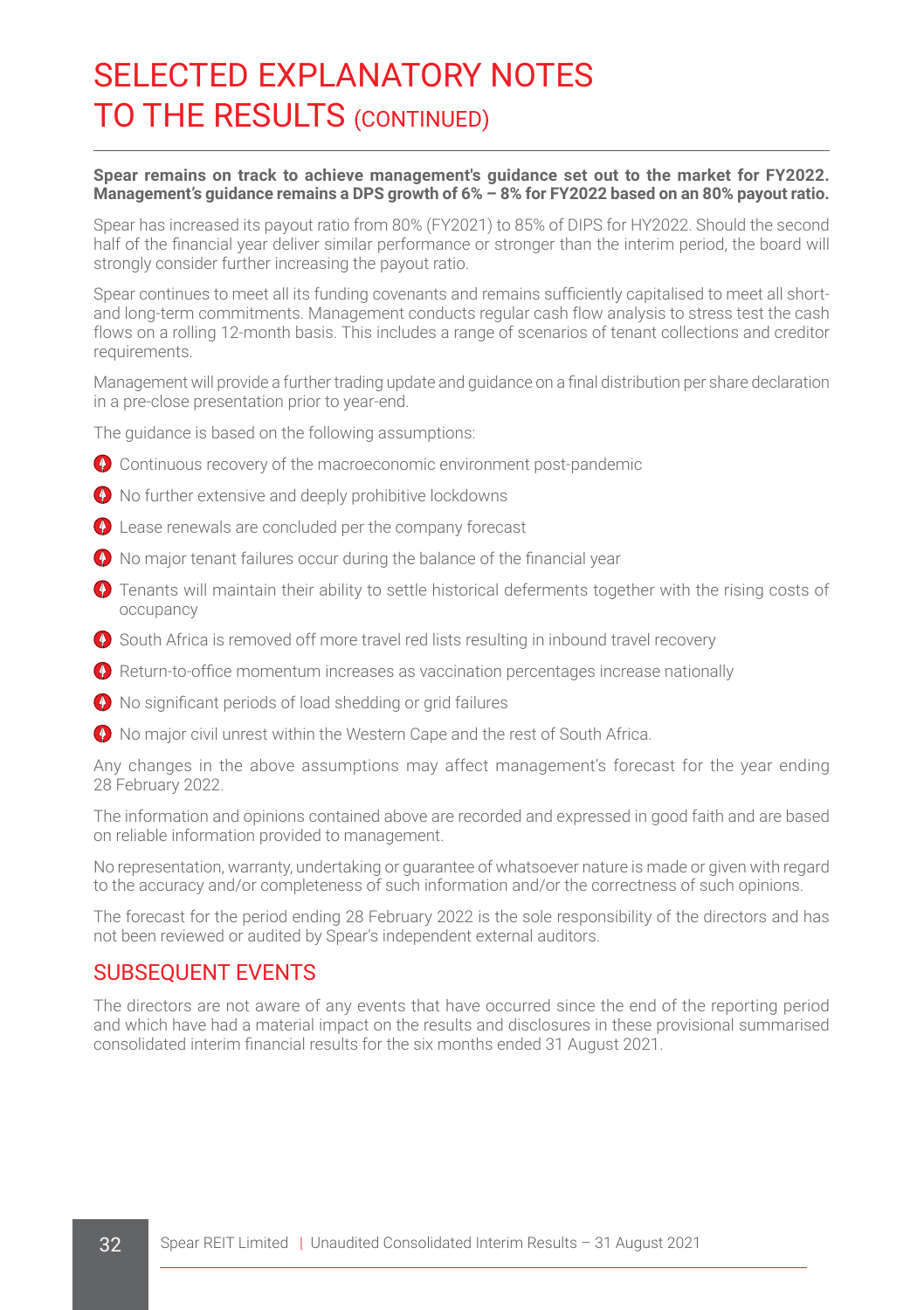

### BASIS OF PREPARATION – UNAUDITED

The unaudited consolidated interim results for the six months ended 31 August 2021 are prepared in accordance with the JSE Listings Requirements and the requirements for provisional reports and requirements of the Companies Act of South Africa. The JSE Listings Requirements require interim reports to be prepared in accordance with the framework concepts and the measurement and recognition requirements of International Financial Reporting Standards ("IFRS"), the SAICA Financial Reporting Guides as issued by the Accounting Practices Committee and Financial Reporting Pronouncements as issued by the Financial Reporting Standards Council and to also, as a minimum, contain the information required by IAS 34, Interim Financial Reporting. Except for the adoption of revised and new standards that became effective during the year, all accounting policies applied in the preparation of these provisional summarised consolidated financial statements are in terms of IFRS and are consistent with those applied in the previous consolidated financial statements. There was no material impact on the annual financial statements as a result of the adoption of these standards.

Christiaan Barnard CA (SA), in his capacity as Chief Financial Officer, was responsible for the preparation of the unaudited consolidated interim results for the six months ended 31 August 2021. These consolidated interim results have not been reviewed or reported on by the company's auditors.

### INTERIM DISTRIBUTION FOR THE SIX MONTHS ENDED 31 AUGUST 2021

Notice is hereby given of the declaration of final distribution number 9 of 33.05922 cents per share for the six months ended 31 August 2021 from income reserves.

As Spear is a REIT, the distribution meets the definition of a "qualifying distribution" for the purposes of section 25BB of the Income Tax Act, No. 58 of 1962 (Income Tax Act). Qualifying distributions received by South African tax residents will form part of their gross income in terms of section 10(1)(k)(i)(aa) of the Income Tax Act. Consequently, these distributions are treated as income in the hands of the shareholders and are not subject to dividends withholding tax. The exemption from dividends withholding tax is not applicable to non-resident shareholders, but they may qualify for relief under a tax treaty.

### SOUTH AFRICAN TAX RESIDENTS

The dividend received by or accrued to South African tax residents must be included in the gross income of such shareholders and will not be exempt from income tax in terms of the exclusion to the general dividend exception, contained in section 10(1)(k)(i)(aa) of the Income Tax Act, because it is a dividend distributed by a REIT. These dividends are, however, exempt from dividend withholding tax ("Dividend Tax") in the hands of South African tax resident shareholders, provided that the South African resident shareholders have provided to the Central Securities Depository Participant ("CSDP") or broker, as the case may be, in respect of uncertificated shares, or to the company, in respect of certificated shares:

- a) a declaration that the dividend is exempt from Dividend Tax; and
- b) a written undertaking to inform the CSDP, broker or the company, should the circumstances affecting the exemption change or the beneficial owner cease to be the beneficial owner, both in the form prescribed by the Commissioner for the South African Revenue Service.

Shareholders are advised to contact their CSDP, broker or the company to arrange for the abovementioned documents to be submitted prior to payment of the dividend, if such documents have not already been submitted.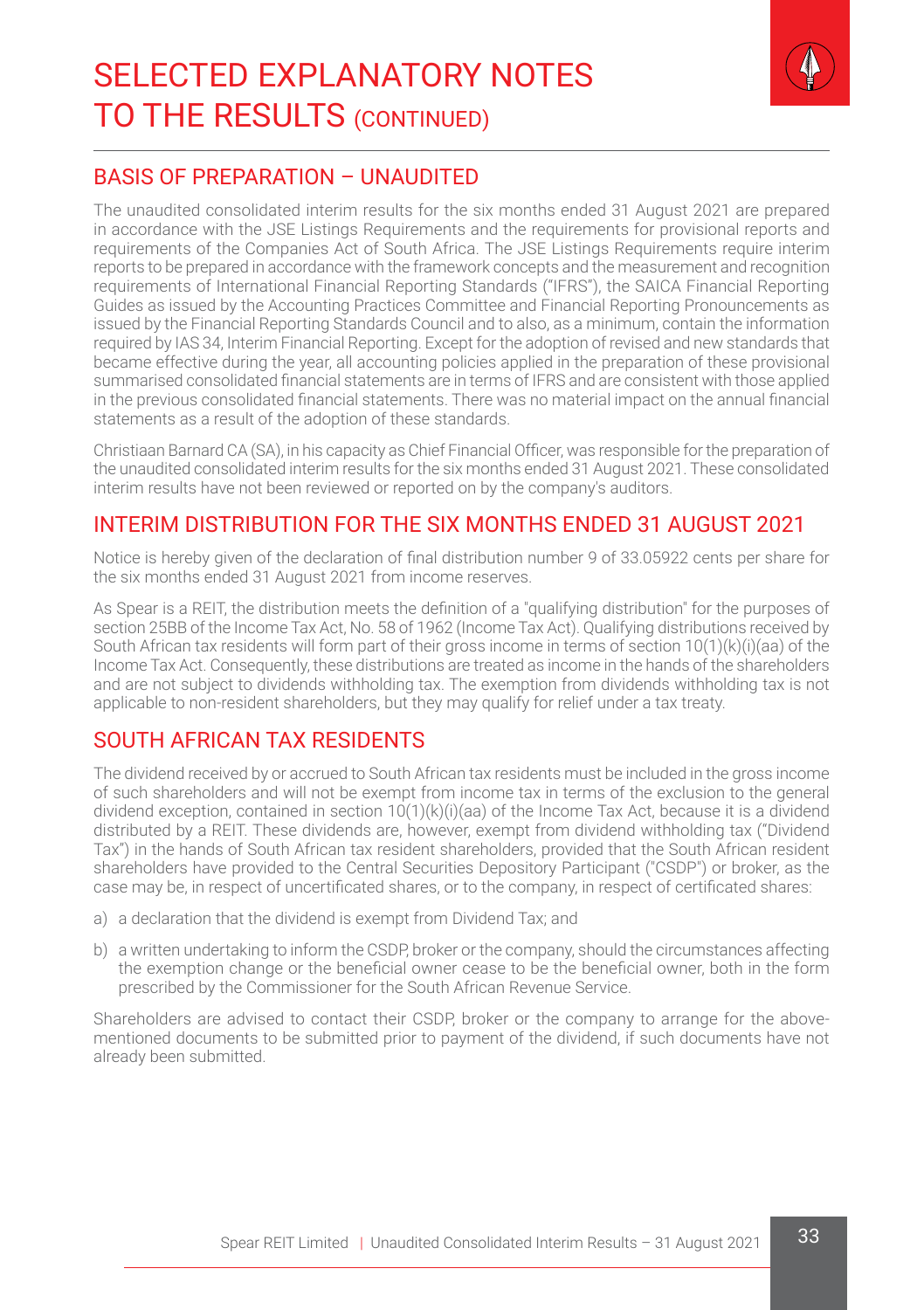### NON-RESIDENTS SHAREHOLDERS

Dividends received by non-resident shareholders will not be taxable as income and instead will be treated as an ordinary dividend which is exempt from income tax in terms of the general dividend exemption in section 10(1)(k)(i) of the Income Tax Act. It should be noted that up to 31 December 2013, dividends received by non-residents from a REIT were not subject to Dividend Tax. Since 1 January 2014, any dividend received by a non-resident from a REIT will be subject to Dividend Tax at 20%, unless the rate is reduced in terms of any applicable agreement for the avoidance of double taxation ("DTA") between South Africa and the country of residence of the shareholder concerned. Assuming Dividend Tax will be withheld at a rate of 20%, the net dividend amount due to non-resident shareholders is 26.44738 cents per share. A reduced Dividend Tax rate in terms of the applicable DTA may only be relied on if the non-resident shareholder has provided the following form to their CSDP or broker in respect of uncertificated shares, or the company, in respect of certificated shares:

- a) a declaration that the dividend is subject to a reduced rate as a result of the application of DTA; and
- b) a written undertaking to inform their CSDP, broker or the company, should the circumstances affecting the reduced rate change or the beneficial owner cease to be the beneficial owner, both in the form prescribed by the Commissioner for the South African Revenue Service.

Non-resident shareholders are advised to contact their CSDP, broker or the company to arrange for the above-mentioned documents to be submitted prior to payment of the dividend, if such documents have not already been submitted.

The number of ordinary shares in issue on declaration date is 214 615 571.

The company's tax reference number is 9068437236.

Holders of uncertificated shares have to ensure that they have verified their residence status with their CSDP or broker. Holders of certificated shares will be asked to complete a declaration to the company. The distribution is payable to shareholders in accordance with the timetable set out below:

| 2021                   |
|------------------------|
| Tuesday, 26 October    |
| Tuesday, 16 November   |
| Wednesday, 17 November |
| Friday, 19 November    |
| Monday, 22 November    |
|                        |

#### *Notes:*

- *• Share certificates may not be dematerialised or rematerialised between Wednesday, 17 November 2021 and Friday, 19 November 2021, both days inclusive.*
- *• In respect of dematerialised shareholders, the distributions will be transferred to the CSDP/broker accounts on Monday, 22 November 2021. Certificated shareholders' distribution payments will be paid to certificated shareholders' bank accounts on Monday, 22 November 2021.*

On behalf of the board

Spear REIT Limited

**Abubaker Varachhia Quintin Rossi Christiaan Barnard**

Non-executive Chairman Chief Executive Officer Chief Financial Officer

Cape Town 26 October 2021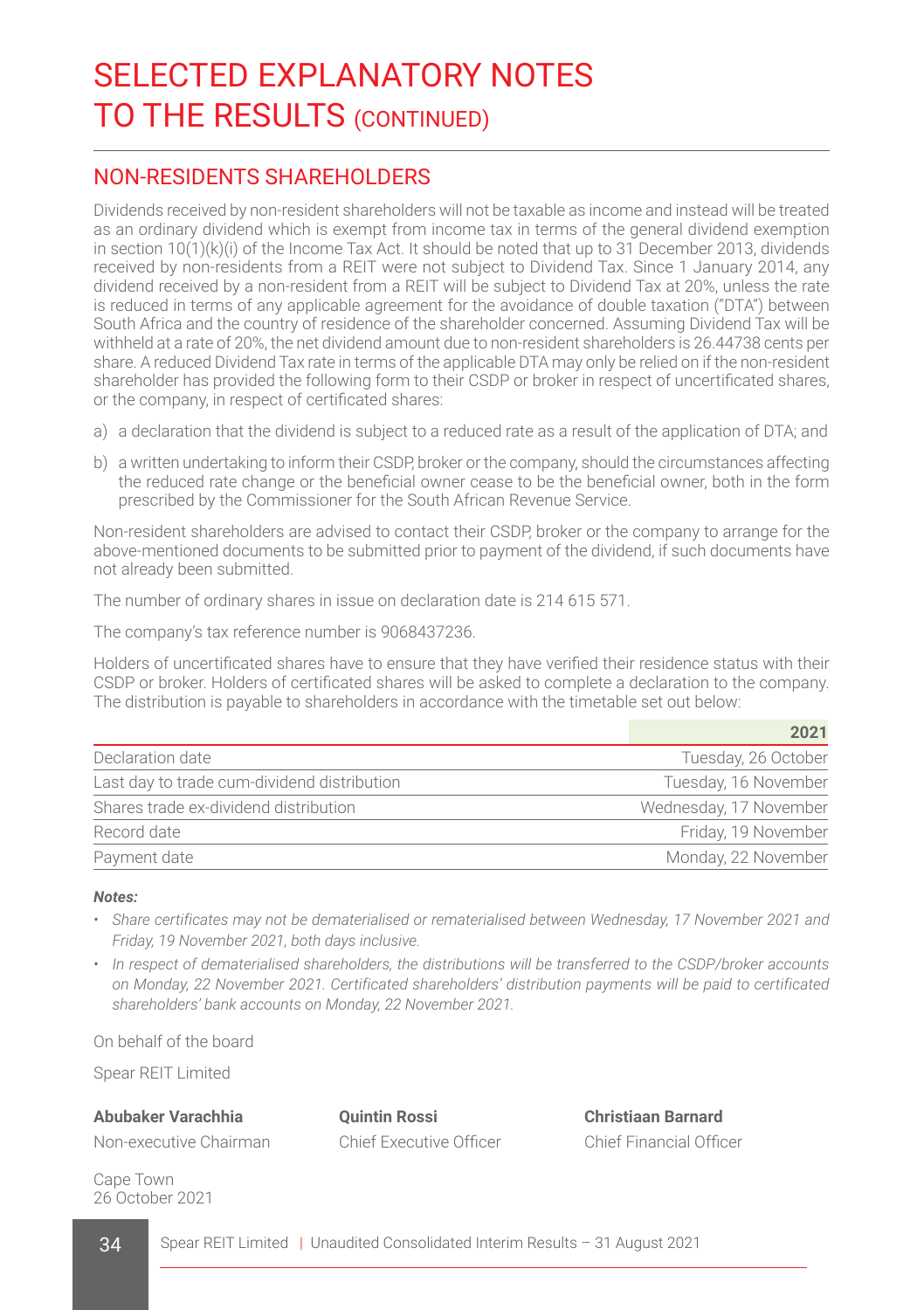# DIRECTORATE AND ADMINISTRATION

### SPEAR REIT LIMITED

Incorporated in the Republic of South Africa Registration number 2015/407237/06 JSE share code: SEA ISIN: ZAE000228995 LEI: 378900F76170CCB33C50 (Approved as a REIT by the JSE) ("Spear" or "the group" or "the company")

#### REGISTERED OFFICE

16th Floor 2 Long Street Cape Town, 8001 (PO Box 50, Observatory, 7935)

# DIRECTORS OF SPEAR

Abubaker Varachhia \* (Non-executive Chairman) Michael Naftali Flax \* (Non-executive Deputy Chairman)

Quintin Michael Rossi (Chief Executive Officer)

Christiaan Barnard (Chief Financial Officer)

Brian Leon Goldberg \*#

Jalaloodien Ebrahim Allie \*# (Lead Independent Director)

Niclas Kjellström-Matseke \*#

Cormack Sean McCarthy \*

Dr. Rozett Phillips \*#

*\* Non-executive # Independent*

# CONTACT DETAILS

info@spearprop.co.za www.spearprop.co.za

### COMPANY SECRETARY

René Cheryl Stober

### TRANSFER SECRETARIES

Computershare Investor Services Proprietary Limited Rosebank Towers, 15 Biermann Avenue, Rosebank, 2196 (Private Bag X9000, Saxonwold, 2132)

# INDEPENDENT REPORTING ACCOUNTANTS AND AUDITORS

BDO South Africa Incorporated 6th Floor, 123 Hertzog Boulevard Foreshore, Cape Town, 8001 (PO Box 2275, Cape Town, 8000)

# **SPONSOR**

PSG Capital Proprietary Limited 1st Floor, Ou Kollege Building 35 Kerk Street, Stellenbosch, 7600 (PO Box 7403, Stellenbosch, 7599)

and

2nd Floor, Building 3 11 Alice Lane, Sandhurst Sandton, 2196 (PO Box 650957, Benmore, 2010, South Africa)

### LEGAL ADVISER

Cliffe Dekker Hofmeyr 11 Buitengracht Street, Cape Town, 8001 (PO Box 695, Cape Town, 8000)

### **BANKERS**

Nedbank Limited Standard Bank Limited Investec Limited

### **www.spearprop.co.za**

**ELBRANDESIGN**